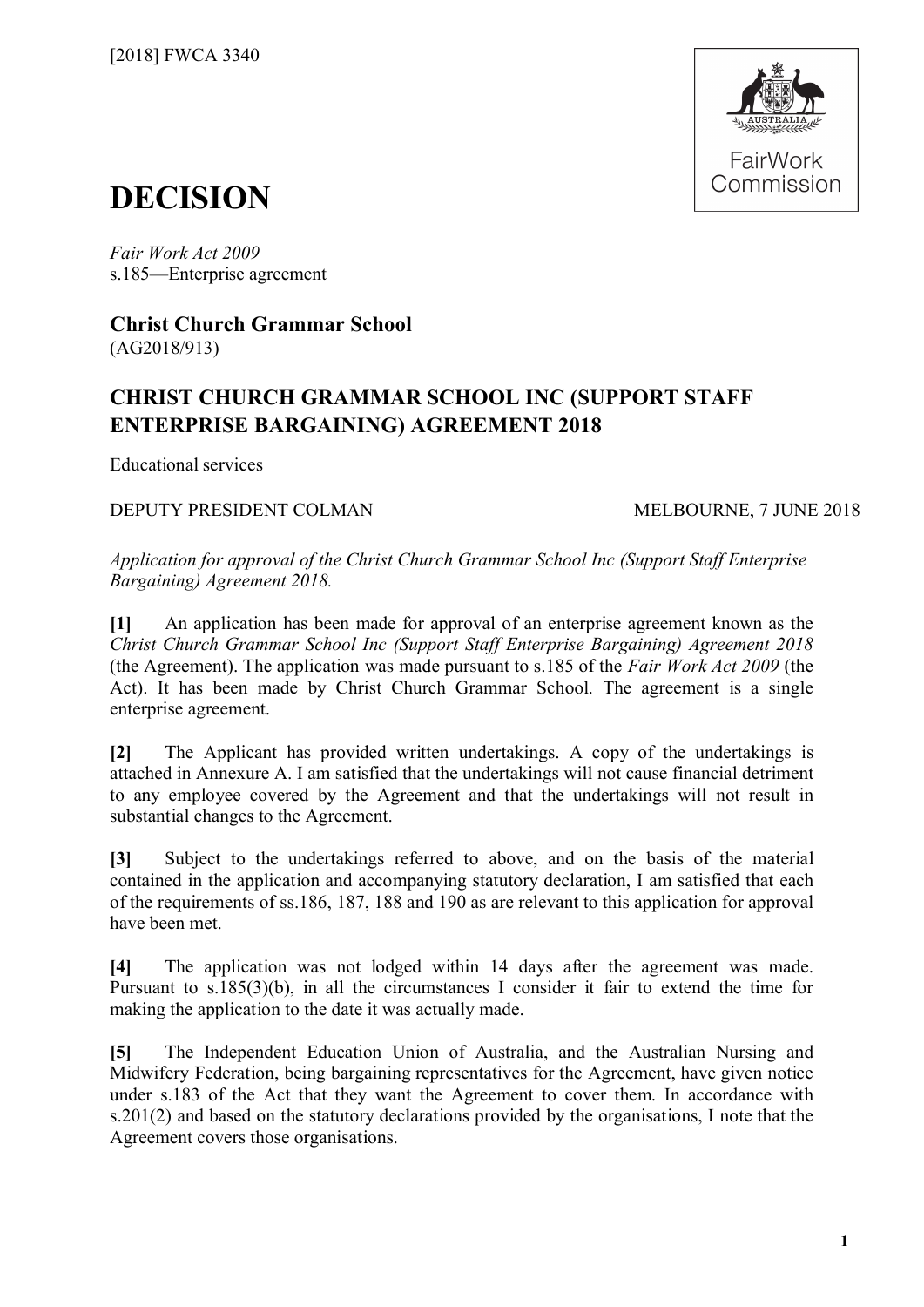**[6]** The Agreement was approved on 7 June 2018 and, in accordance with s.54, will operate from 14 June 2018. The nominal expiry date of the Agreement is 31 December 2020.



## DEPUTY PRESIDENT

Printed by authority of the Commonwealth Government Printer

<AE428728 PR607917>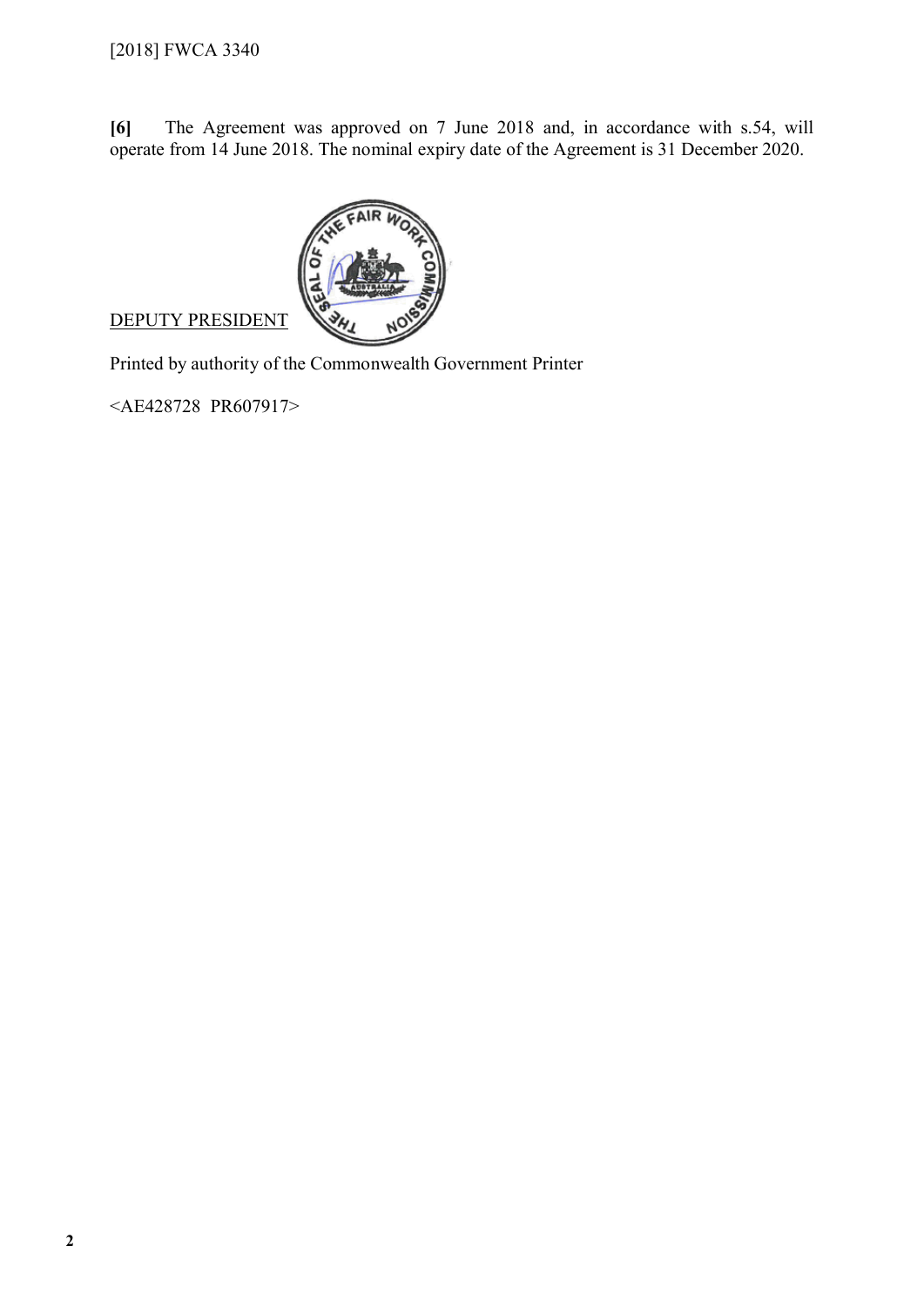### **ANNEXURE A**

IN THE FAIR WORK COMMISSION

**FWC Matter No.:** AG2018/913

Applicant:

Christ Church Grammar School

# **Undertaking-section 190**

I, John Price, Director of Finance of Christ Church Grammar School give the following undertakings with respect to the Christ Church Grammar School Inc Support Staff Enterprise Bargaining Agreement 2018:

- 1. I have the authority given to me by Christ Church Grammar School to provide this undertaking in relation to this application before the Fair Work Commission.
- 2. The School appreciates the current statement is open to interpretation. Therefore, the School is committed to full-time and part-time employees accumulating personal leave during a year of work. It starts to build up from an employee's first day of work and is based on the number of hours they work.
- 3. The School will apply the provision for the adoption of child who is under 16 years of age in the parental leave clause 11(4)(iv).
- 4. The School will recognise any other day or part-day declared or prescribed by or under a law of a State or Territory to be observed generally within the State or Territory (or a region of the State or Territory) as a public holiday.

**Employer name: John Price** 

Authority to sign: Director of Finance

Signature:

Date: 05/06/18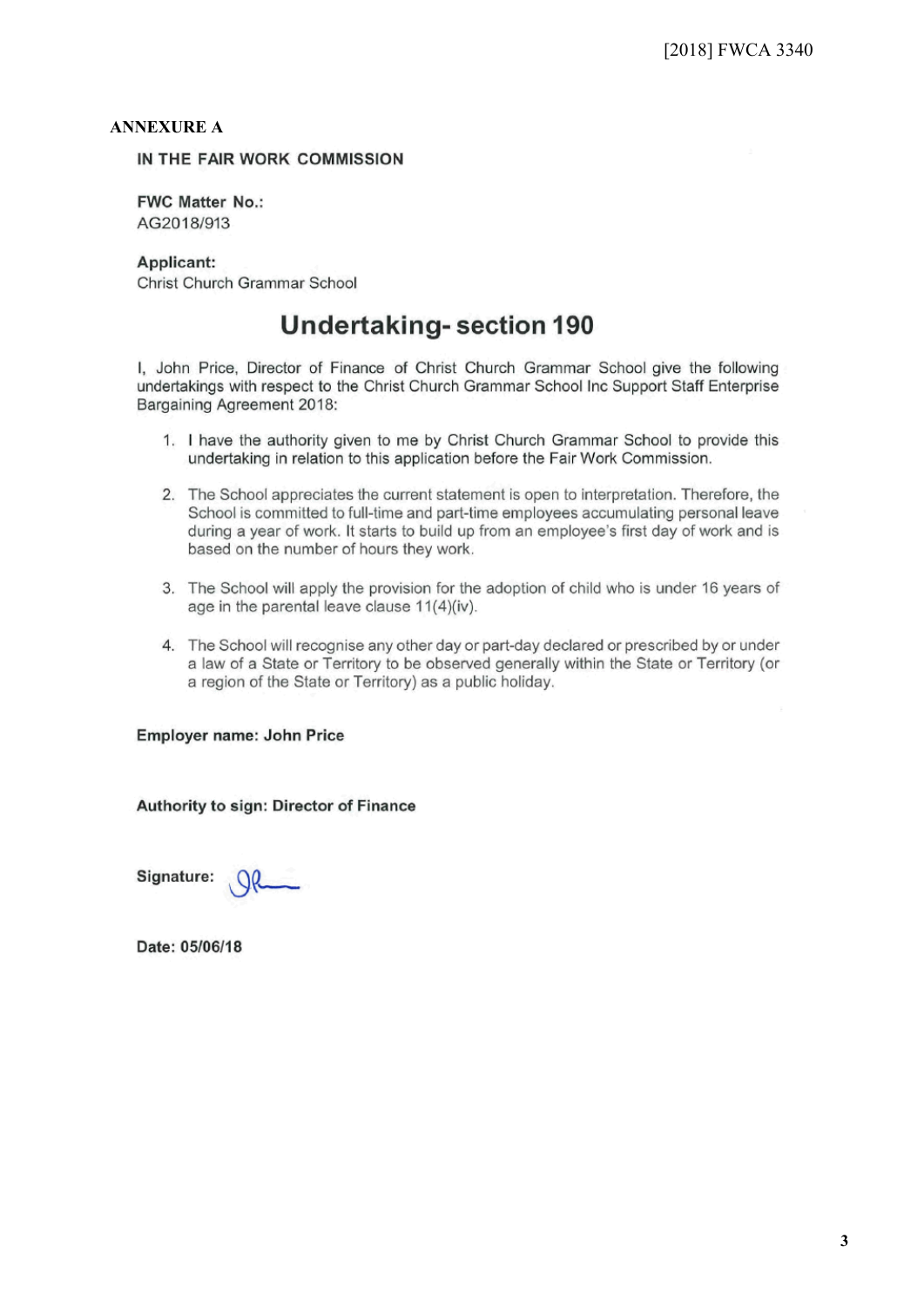Note - this agreement is to be read together with an undertaking given by the employer. The undertaking is taken to be a term of the agreement. A copy of it can be found at the end of the agreement.

### $1. - TITLE$

This Agreement will be known as the Christ Church Grammar School Inc (Support Staff Enterprise Bargaining) Agreement 2018.

### 2. - ARRANGEMENT

- $1.$ **Title**
- $2.$ Arrangement
- Parties of the Agreement  $3.$
- 4. Coverage
- Date and Duration of Agreement 5.
- Relationship to Parent Award 6.
- $7.$ Objectives
- 8. **Flexibility Arrangements**
- 9. **Salary Rates**
- $10.$ **Working Conditions** 
	- Hours of Work  $(1)$ 
		- $(2)$ **Flexibility of Hours**
		- $(3)$ **Review of Work Practices**
		- $(4)$ Appraisal
		- $(5)$ Part-Time Employees
		- $(6)$ Professional Development
		- $(7)$ Superannuation
		- $(8)$ **Education of Sons of Members of Staff**
		- $(9)$ **Insurance Cover**
	- **Redundancy Conditions and Payments**  $(10)$
	- **Remuneration Package**  $(11)$
	- $(12)$ **Deferred Salary Scheme**
- $11.$ Leave
	- $(1)$ Long Service Leave
	- $(2)$ Personal Leave
	- $(3)$ **Bereavement Leave**
	- $(4)$ **Parental Leave**
	- $(5)$ **Purchased Leave**
	- $(6)$ **Special Leave**
	- $(7)$ Leave Without Pay
	- $(8)$ **Community Service Leave**
	- Annual Leave and Holiday/Vacation Leave  $(9)$
	- $(10)$ **Jury Service**
	- $(11)$ **Public Holidays**
- $12.$ **Dispute Resolution Procedure**
- $13.$ Consultation
- **Consultative Committee**  $14.$
- $15.$ No Further Claims
- No Precedent 16.
- $17.$ Signatories

### 3. - PARTIES TO THE AGREEMENT

This Agreement is made between Christ Church Grammar School Inc (the School) and

- The Independent Education Union of Western Australia, Union of Employees;
- Australian Nursing and Midwifery Federation (WA Branch).  $\bullet$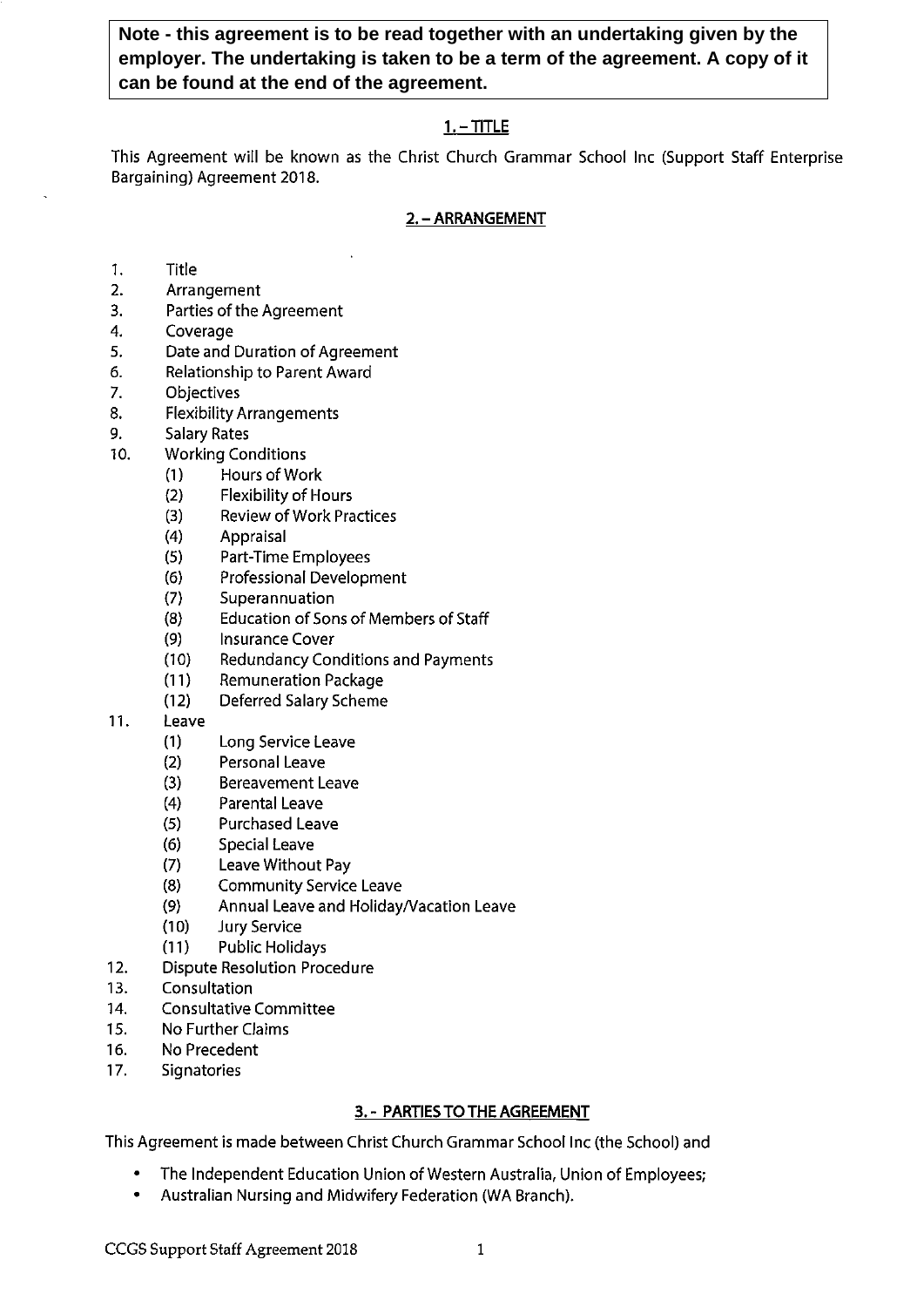### 4. - COVERAGE

- This Agreement shall apply to all staff who are employed within the Classifications of the  $(1)$ Educational Services (Schools) General Staff Award 2010 and who are members or are eligible to be members of the Unions party to this Agreement.
- $(2)$ The estimated number of staff employed within the scope of the award is 129.

### 5. - DATE AND DURATION OF AGREEMENT

- $(1)$ This Agreement shall come into effect from 7 days following the date of approval by the Fair Work Commission and shall apply until 31 December 2020. The parties agree to meet no later than six months before the end of 2020 to review the Agreement.
- $(2)$ The Agreement remains in operation after its nominal expiry date unless varied, terminated or replaced by the new enterprise agreement in accordance with the Act.
- $(3)$ The salary increases will come into effect in the first full fortnightly pay period each calendar year.

### 6. - RELATIONSHIP TO PARENT AWARD

 $(1)$ Subject to sub clause (2) of this clause, the terms of the below mentioned Award, as those terms stood at the date of certification of this Agreement, are incorporated into this agreement and bind the relevant parties to this agreement as if those terms were set out in the body of this agreement.

Education Services (Schools) General Staff Award 2010

 $(2)$ Where there is any inconsistency between this Agreement and the relevant award this Agreement will prevail to the extent of the inconsistency.

### 7. - OBJECTIVES

The purposes of this agreement are to:

- $(1)$ Consolidate and develop further, initiatives arising out of the award restructuring process.
- $(2)$ Accept a mutual responsibility to maintain a working environment which will ensure that the School and its staff become genuine participants and contributors to the School's aims, objectives and philosophy.
- $(3)$ Safequard and improve the quality of teaching and learning, and the productivity of services at the School by emphasising the upgrading of professional skills and knowledge. The School and the staff acknowledge that this upgrading of skills and experience can best occur when both the School and staff share responsibility for professional development by undertaking both inservice and external courses and training partly during School time and partly during the staff member's time.

### 8. - FLEXIBILITY ARRANGEMENTS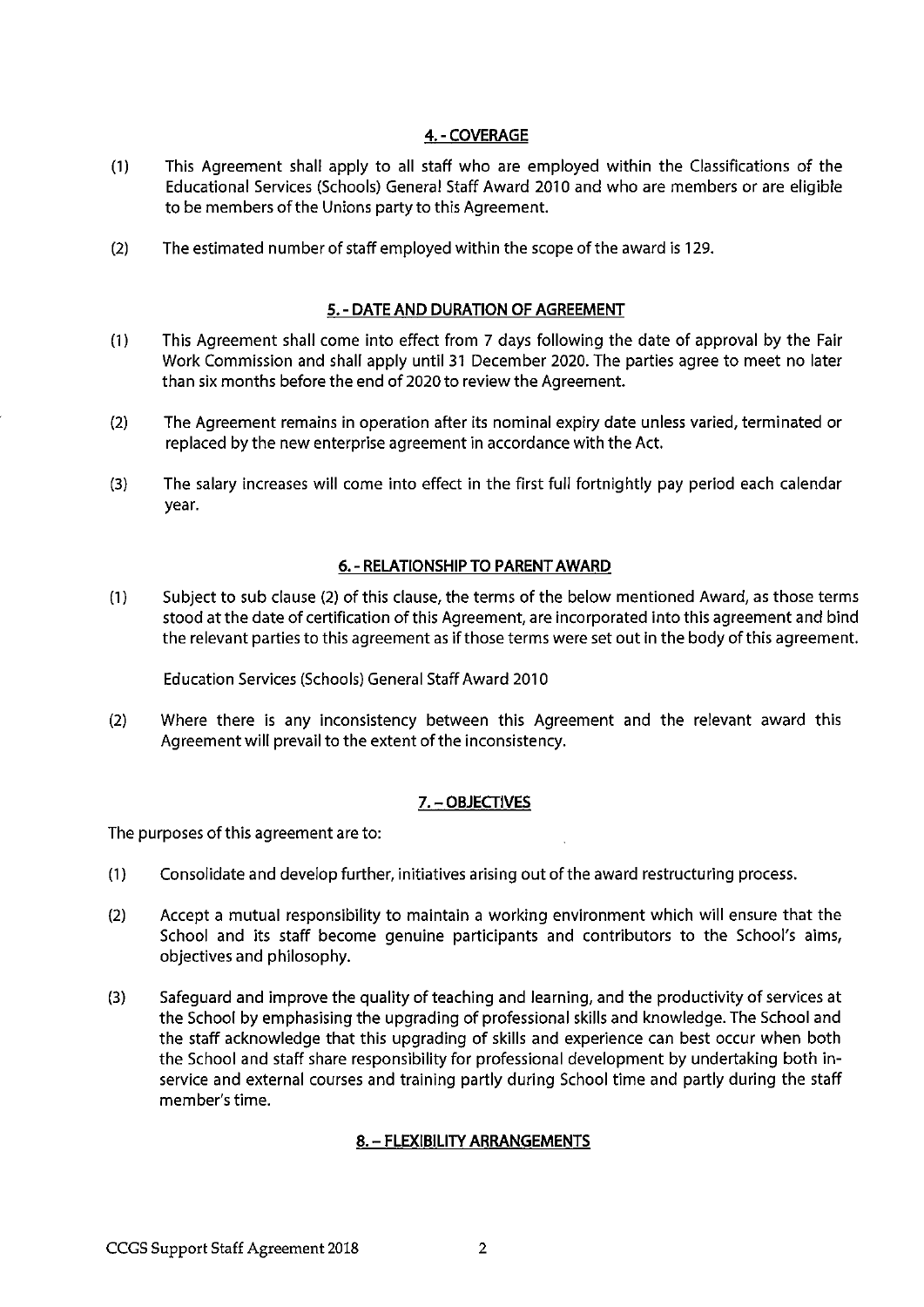- (1) The Parties covered by this enterprise agreement may agree to make an individual flexibility arrangement to vary the effect of terms of the agreement if:
	- $(a)$ the agreement deals with 1 or more of the following matters:
		- arrangements about when work is performed;  $(i)$
		- $(ii)$ overtime rates:
		- (iii) penalty rates;
		- (iv) allowances;
		- $(v)$ leave loading; and
	- the arrangement meets the genuine needs of Christ Church Grammar School and the  $(b)$ employee in relation to 1 or more of the matters mentioned in paragraph (a); and
	- the arrangement is genuinely agreed to by the Christ Church Grammar School and  $(c)$ employee.
	- (2) Christ Church Grammar School must ensure that the terms of the individual flexibility arrangement:
		- (a) are about permitted matters under section 172 of the Fair Work Act 2009, and
		- (b) are not unlawful terms under section 194 of the Fair Work Act 2009, and
		- (c) result in the employee being better off overall than the employee would be if no arrangement was made.
	- (3) Christ Church Grammar School must ensure that the individual flexibility arrangement:
		- (a) is in writing; and
		- (b) includes the name of the Christ Church Grammar School and employee; and
		- (c) is signed by the Christ Church Grammar School and employee and if the employee is under 18 years of age, signed by a parent or guardian of the employee; and
		- includes details of:  $(d)$ 
			- $(i)$ the terms of the enterprise agreement that will be varied by the arrangement; and
			- $(ii)$ how the arrangement will vary the effect of the terms; and
			- $(iii)$ how the employee will be better off overall in relation to the terms and conditions of his or her employment as a result of the arrangement; and
		- states the day on which the arrangement commences. (e)
	- (4) Christ Church Grammar School must give the employee a copy of the individual flexibility arrangement within 14 days after it is agreed to.
	- (5) Christ Church Grammar School or employee may terminate the individual flexibility arrangement:
		- (a) by giving no more than 28 days written notice to the other party to the arrangement; or
		- (b) if Christ Church Grammar School and employee agree in writing at any time.

### 9. - SALARY RATES

- $(1)$ The minimum annual rate of salary payable to members of staff engaged in the classifications prescribed in 9(10) below shall be increased in 2018 by 1.5%, and by a further 2.0% in 2019 and by a further 2.0% in 2020.
- $(2)$ Annual Leave Loading of 17.5% of 4 weeks' salary is now included in the annual salary.
- $(3)$ In the event of any safety net adjustment being applied in future to any or all of the relevant awards/appendices, such adjustment shall be absorbed into the salary rates prescribed by this Agreement.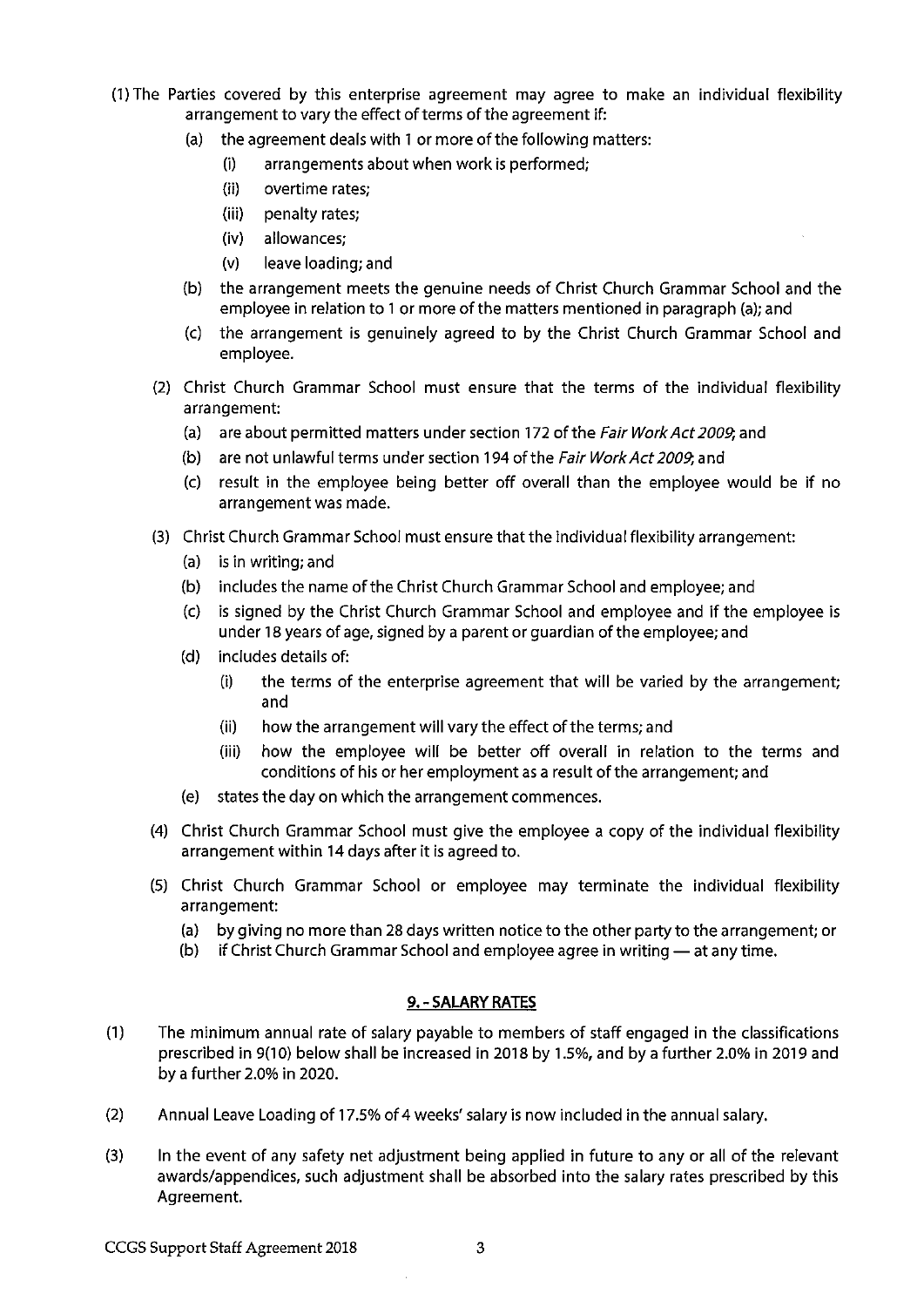$(4)$ Each staff member shall be placed in one of the levels dependent upon classification, qualification and experience.

An employee appointed to a salary rate shall proceed by annual increments to the maximum of that classification level. Such annual increments shall be on the basis of full time employment. Part time employees are required to achieve full time equivalent before qualifying for this increment.

- $(5)$ If during progression through the salary steps, and at least two months prior to the employee's next annual increment, the School considers such increment to be inappropriate due to work performance and as such does not recommend or authorise further progression, then the employer shall state the reasons in writing to the employee concerned.
- $(6)$ Such reasons should indicate the areas where the School considers improvement is required.
- $(7)$ If the improvement required is achieved within three months, then the employee shall proceed to his/her appropriate salary level.
- $(8)$ An employee shall only progress from one level to another in accordance with the provisions prescribed in clause 10.4.
- $(9)$ The new structure further recognises that individual employees may be asked to assume greater responsibility and as such, their classification will be examined to determine the correct level.
- $(10)$ For the purposes of determining weekly or fortnightly salary, the annual salaries shall be divided by 52.16 or 26.08 respectively.
- $(11)$ **Classifications and Salary** 
	- $(a)$ The minimum annual rate of salary is payable to members of staff engaged in the classification prescribed below.

### Level 1

The employee at this level requires no prior experience or formal qualification in the performance of the job and works under direct or general supervision.

|     | 2018     | 2019     | 2020     |
|-----|----------|----------|----------|
| 1.1 | \$53,043 | \$54,104 | \$55,186 |
| 1.2 | \$54,270 | \$55,355 | \$56,462 |
| 1.3 | \$55,497 | \$56,607 | \$57,739 |
| 1.4 | \$56,724 | \$57,858 | \$59,015 |
| 1.5 | \$57,956 | \$59,115 | \$60,298 |
| 1.6 | \$59,186 | \$60,370 | \$61,577 |

### Level 2

The employee at this level performs duties under general supervision, is competent in the performance of tasks associated within Level 1 positions and, if the position requires, will have acquired some recognised trade or other relevant qualifications. Some employees at this level will supervise other staff under direction.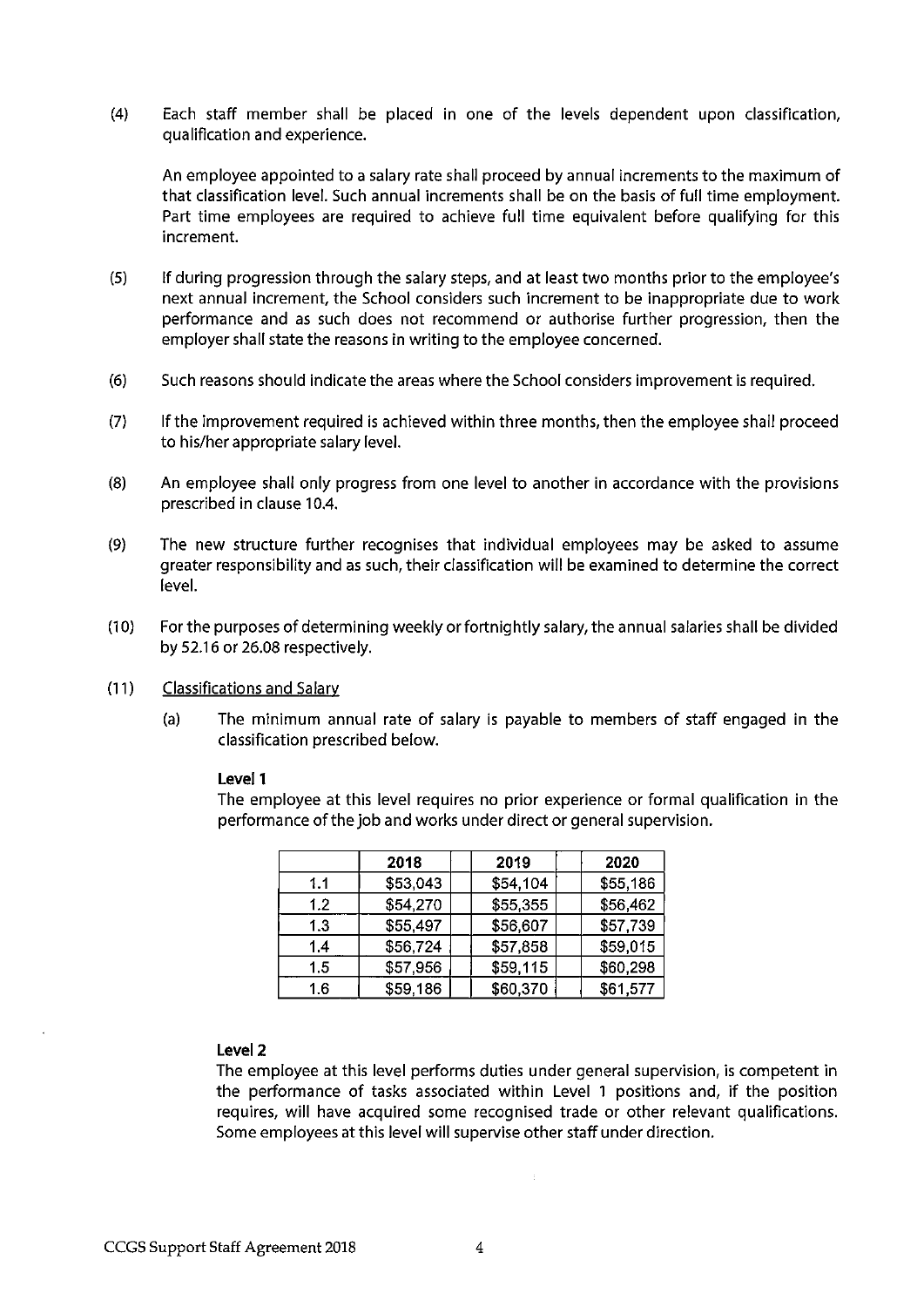|     | 2018     | 2019     | 2020     |
|-----|----------|----------|----------|
| 2.1 | \$60,412 | \$61,621 | \$62,853 |
| 2.2 | \$61,642 | \$62,875 | \$64,133 |
| 2.3 | \$62,872 | \$64,130 | \$65,412 |
| 2.4 | \$64,102 | \$65,384 | \$66,692 |
| 2.5 | \$65,331 | \$66,638 | \$67,970 |
| 2.6 | \$66,562 | \$67,893 | \$69,251 |

### Level 3

The employee at this level is competent and skilled and performs duties under direction but with a significant degree of autonomy. The employee will have acquired some recognised trade or other relevant qualifications. Some employees at this level will manage a team under direction.

|     | 2018     | 2019     | 2020     |
|-----|----------|----------|----------|
| 3.1 | \$67,790 | \$69,146 | \$70,528 |
| 3.2 | \$69,016 | \$70,397 | \$71,804 |
| 3.3 | \$70,247 | \$71,652 | \$73,085 |
| 3.4 | \$71,475 | \$72,904 | \$74,362 |
| 3.5 | \$72,706 | \$74,160 | \$75,643 |
| 3.6 | \$73,930 | \$75,409 | \$76,917 |

### Level 4

The employee at this level works as a competent skilled autonomous employee and has knowledge, skills and demonstrated capacity to undertake complex tasks. Employees at this level will manage a team under direction or have responsibilities of similar standing. The employee will have TAFE/Tertiary or equivalent qualifications.

|     | 2018     | 2019     | 2020     |
|-----|----------|----------|----------|
| 4.1 | \$75,161 | \$76,664 | \$78.198 |
| 4.2 | \$76,390 | \$77,918 | \$79,476 |
| 4.3 | \$77,621 | \$79,174 | \$80,757 |
| 4.4 | \$78,851 | \$80,428 | \$82,037 |
| 4.5 | \$80,077 | \$81,679 | \$83,313 |
| 4.6 | \$81,306 | \$82,932 | \$84,591 |

### Level 5

The employee at this level, through formal qualification or job responsibility, is not only fully competent in the performance of the position but also has a high degree of autonomy, initiative and discretion in the work program and is responsible for the supervision of other employees.

|     | 2018     | 2019     | 2020     |
|-----|----------|----------|----------|
| 5.1 | \$82,535 | \$84,186 | \$85,869 |
| 5.2 | \$83,763 | \$85,438 | \$87,147 |
| 5.3 | \$84,991 | \$86,691 | \$88,425 |
| 5.4 | \$86,221 | \$87,946 | \$89,705 |
| 5.5 | \$87,450 | \$89,199 | \$90,983 |
| 5.6 | \$88,679 | \$90,452 | \$92,261 |

\* In the event that the Consumer Price Index as it relates to Perth increases by in excess of 3% in the twelve month period to 31 December 2019 then the parties may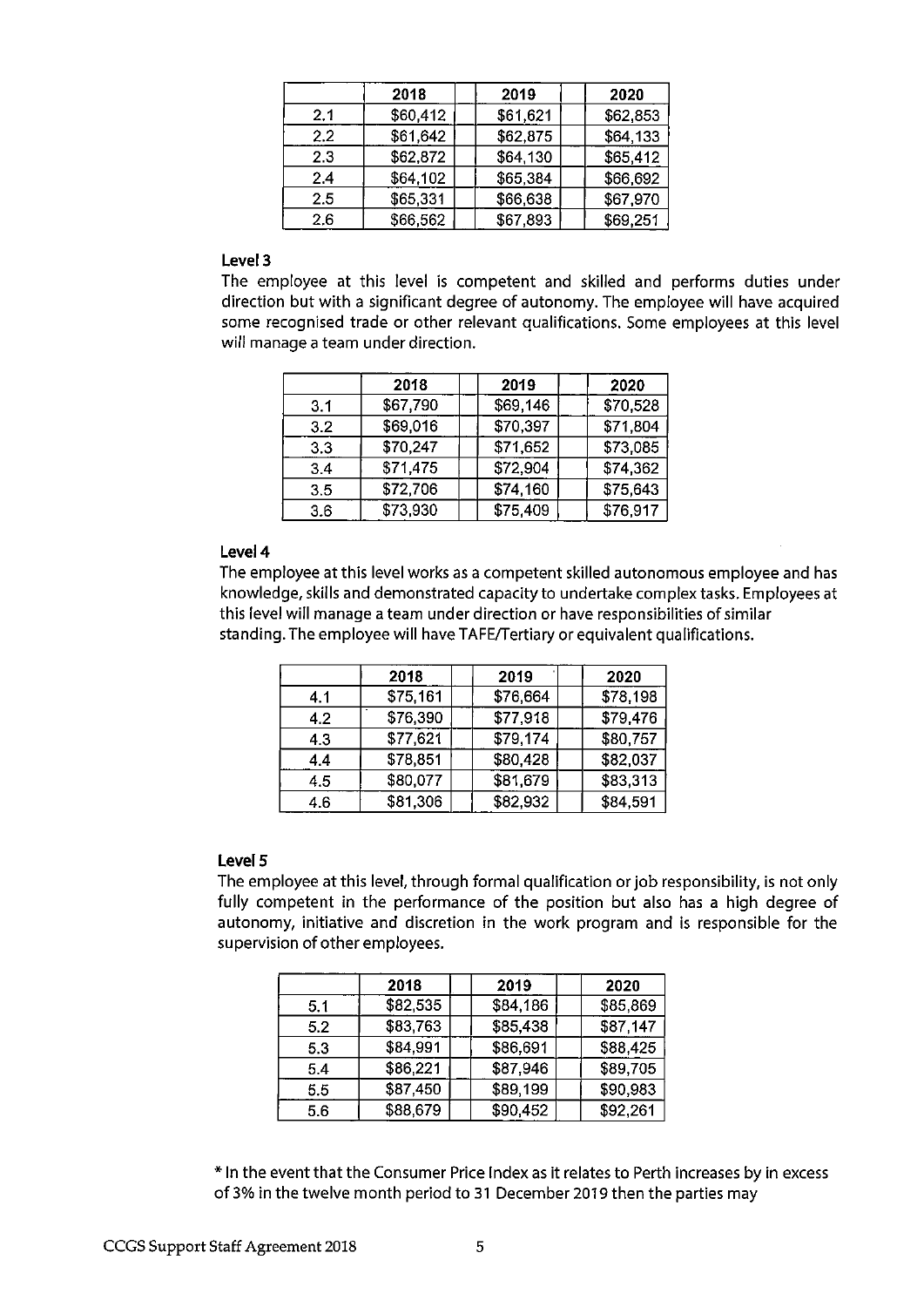recommence negotiations related to the agreed salary increase in the 3rd year of the agreement (i.e. from 1 January 2020).

- \*\* The annual leave loading entitlement, of 17.5% of 4 weeks' salary, was included in the salaries specified in this agreement in 2015.
- $(b)$ Junior Classification

An employee under the age of 20 years shall receive the following percentages of the rate appropriate to Level 1:

| Under 17 years of age: | 60% |
|------------------------|-----|
| 17 years of age:       | 70% |
| 18 years of age:       | 80% |
| 19 years of age:       | 90% |

 $(c)$ No Reduction Nothing herein contained shall entitle the School to reduce the salary of any staff member who at the date of this Agreement was being paid a higher rate than the minimum prescribed for the staff member's classification at that time.

### 10. - WORKING CONDITIONS

#### $(1)$ **Hours of Work**

- $(a)$ Administrative & Technical Officer (ATO)
	- $(i)$ A full-time Administrative & Technical Officer (ATO) employee will be engaged to work an average of 37.5 hours per week (Monday to Friday inclusive) and the hours of duty per day shall be fixed by agreement between the Employee and the School, for a minimum of 40 weeks per year.
	- $(ii)$ In the absence of any agreement reached in accordance with sub-clause 10(2) Flexibility of Hours of this Agreement, the ordinary hours of duty shall not exceed 37.5 hours per week, and shall be worked on Monday to Friday, between the hours of 6.00am and 6.00pm, or by mutual agreement between the Employee and School.
- $(b)$ **Education Assistants** 
	- $(i)$ A full-time Education Assistant (EA) will be engaged to work an average of 32.5 hours per week, up to 33.5 hours per week.
	- $(ii)$ A Education Assistant left 'in charge' of pupils where a Teacher is not directly supervising the EA for a timetable period shall be paid at his/her ordinary rate, plus 10%, for the period for which they are left 'in charge', provided that if the period for which the employee is left 'in charge' exceeds three days then they shall be paid at the ordinary rate plus 20% for the whole period for which they are in charge.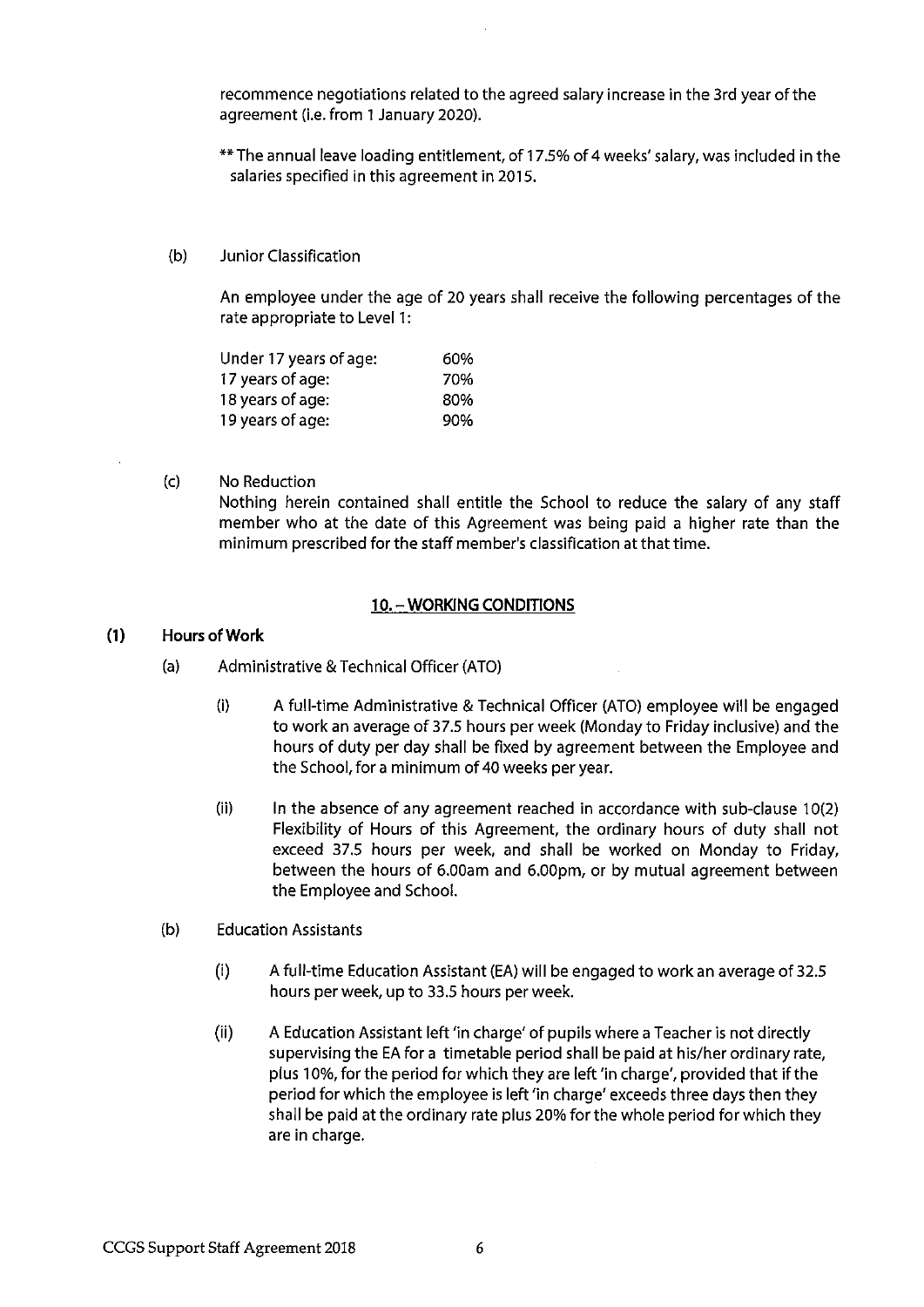#### $(2)$ **Flexibility of Hours**

- The parties recognise that there is a wide range of duties and responsibilities included in  $(a)$ the support of programs in a Day and Boarding School. By necessity these duties and responsibilities are undertaken at a range of times during each 24-hour span each day of the week.
- The increases within this agreement are, in part, recognition of the requirement for  $(b)$ employees to work overtime and as such ordinary rates will be paid until an employee works in excess of 90 hours per fortnight after which the relevant penalty rates will apply.
- The employee may choose to take any hours additional to their usual hours as payment  $(c)$ for hours worked or as time in lieu. The time in lieu taken in accordance with this subclause shall be at such time as agreed between the School and employee.
- $(d)$ If an employee is required to work on a gazetted public holiday, ordinary rates will be paid for the time worked and an additional day in lieu shall be taken at such time as agreed between the employer and employee.
- The normal hours to be worked by each employee shall be as stated in their letter of  $(e)$ appointment and this letter shall be revised whenever a change in normal hours is mutually agreed.
- The parties recognise that there is no intention on the part of the School to seek to have  $(f)$ employees work more than their prescribed normal hours on a regular basis.
- The parties agree to discuss strategies providing for greater flexibility in working hours to  $(q)$ meet the needs of the School program.

#### $(3)$ **Review of Work Practices**

The parties agree to continue to monitor and improve the procedure for the review of work practices.

#### $(4)$ Appraisal

A program of regular and mutually beneficial appraisal will be extended to all members of staff. There will be a balance between formative and summative dimensions of appraisal in the program.

Each staff member will be appraised at least once each three years. Where applicable, appraisal will coincide with other relevant appraisals, such as those reviewing the work and leadership of staff in positions of responsibility.

#### $(5)$ **Part-Time Employees**

- Part time employees shall have the expectation of continuity of service.  $(a)$
- The School may vary the hours of employment of part time employees on an annual  $(b)$ basis.
- $(c)$ The part time employee shall be given at least seven weeks written notice of any variation, unless otherwise agreed by the School and the employee.
- In determining the hours of a part time employee, the School acknowledges that such  $(d)$ employees may wish to seek additional employment and agrees to negotiate hours of duty which, as far as practicable, suit the circumstances of the employee and the School.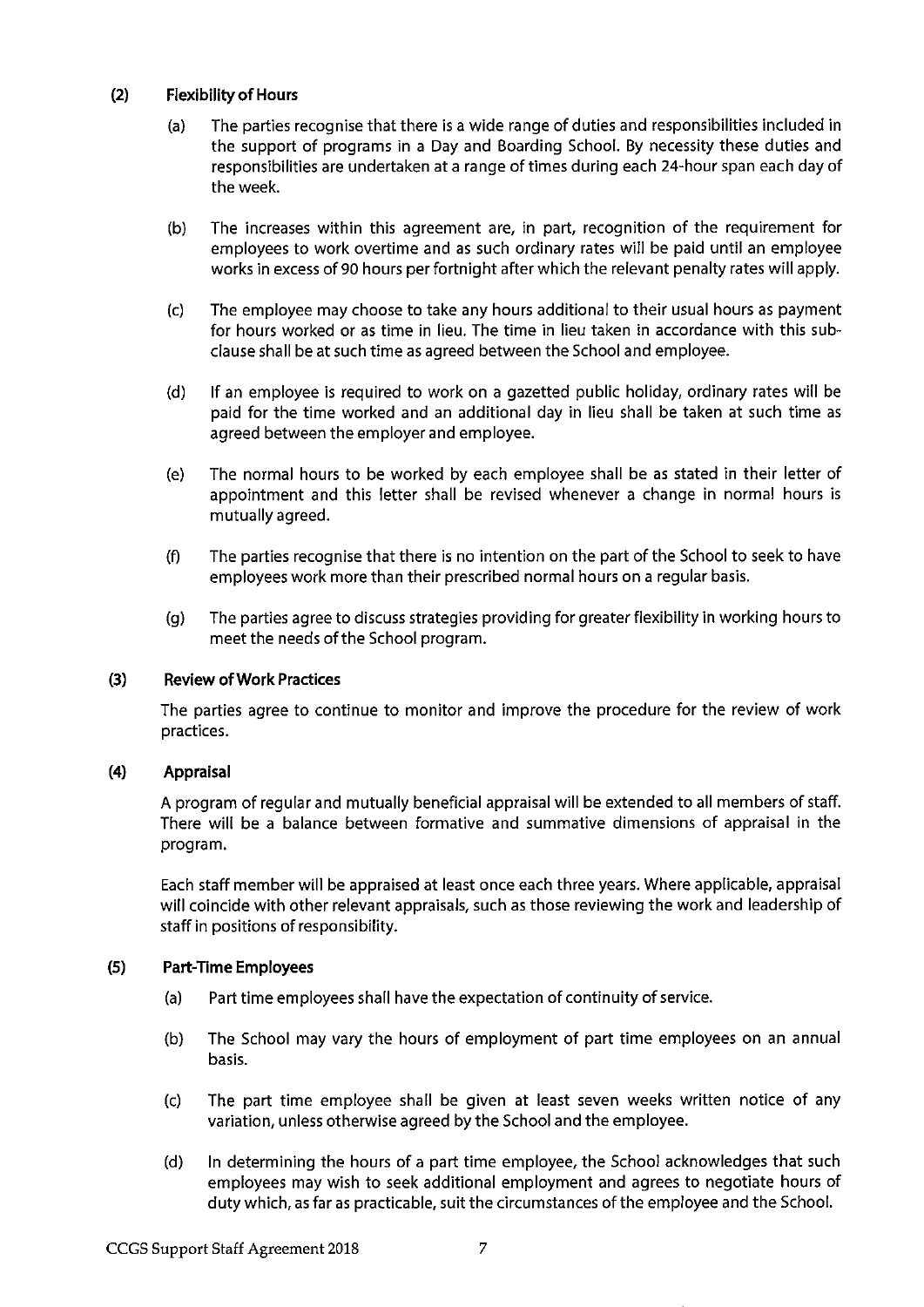#### $(6)$ **Professional Development**

Professional development activities shall be undertaken partly in School time and partly in a staff member's own time; where feasible, in equal proportions.

There will continue to be consultation with staff members in the planning of professional development.

#### $(7)$ Superannuation

- $(a)$  $(i)$ The superannuation provisions contained in this agreement shall operate subject to the requirements and requiations of relevant Commonwealth Legislation.
	- $(ii)$ Each staff member may nominate the fund to which superannuation contributions are to be made providing that the nominated fund is a complying fund that provides for a MySuper product.
	- $(iii)$ The School shall notify the staff member of the entitlement to nominate a complying superannuation fund as soon as practicable.
	- The staff member and the School will be bound by the nomination of the staff  $(iv)$ member, unless the staff member and the School agree to change the complying superannuation fund or scheme to which contributions are made.
	- $(v)$ The School will not unreasonably refuse to agree to a change of complying superannuation fund requested by the staff member.
- **School Contributions**  $(b)$ 
	- $(i)$ In accordance with Commonwealth Superannuation Guarantee Contribution (SGC) legislation the School will contribute a percentage of each staff members' salary to a complying fund. The School contribution will be 10.5 % of the staff member's gross salary, and that includes the percentage reguired under SGC legislative provisions.
	- $(ii)$ In the absence of a nomination under sub clause 10  $(7)$  (a) (ii) the School will make contributions to the School fund.
	- A staff member may nominate the School fund under sub clause 10 (7) (a) (ii) of  $(iii)$ this clause as the fund of choice to receive employer contributions made by the School.
	- $(iv)$ School contributions for temporary and casual employees will be in accordance with SGC legislation provisions.
	- When a staff member leaves the School (other than by normal retirement) vesting  $(v)$ of School contributions made which exceed statutory provisions will be in accordance with the fund rules.
	- $(vi)$ School contributions shall be paid at least monthly for each week of service that the eligible staff member completes with the School.
- $(c)$ **Employee Contributions** 
	- Each staff member may elect to contribute a percentage of gross salary or a  $(i)$ nominated sum to be deducted from fortnightly/monthly salary payments by way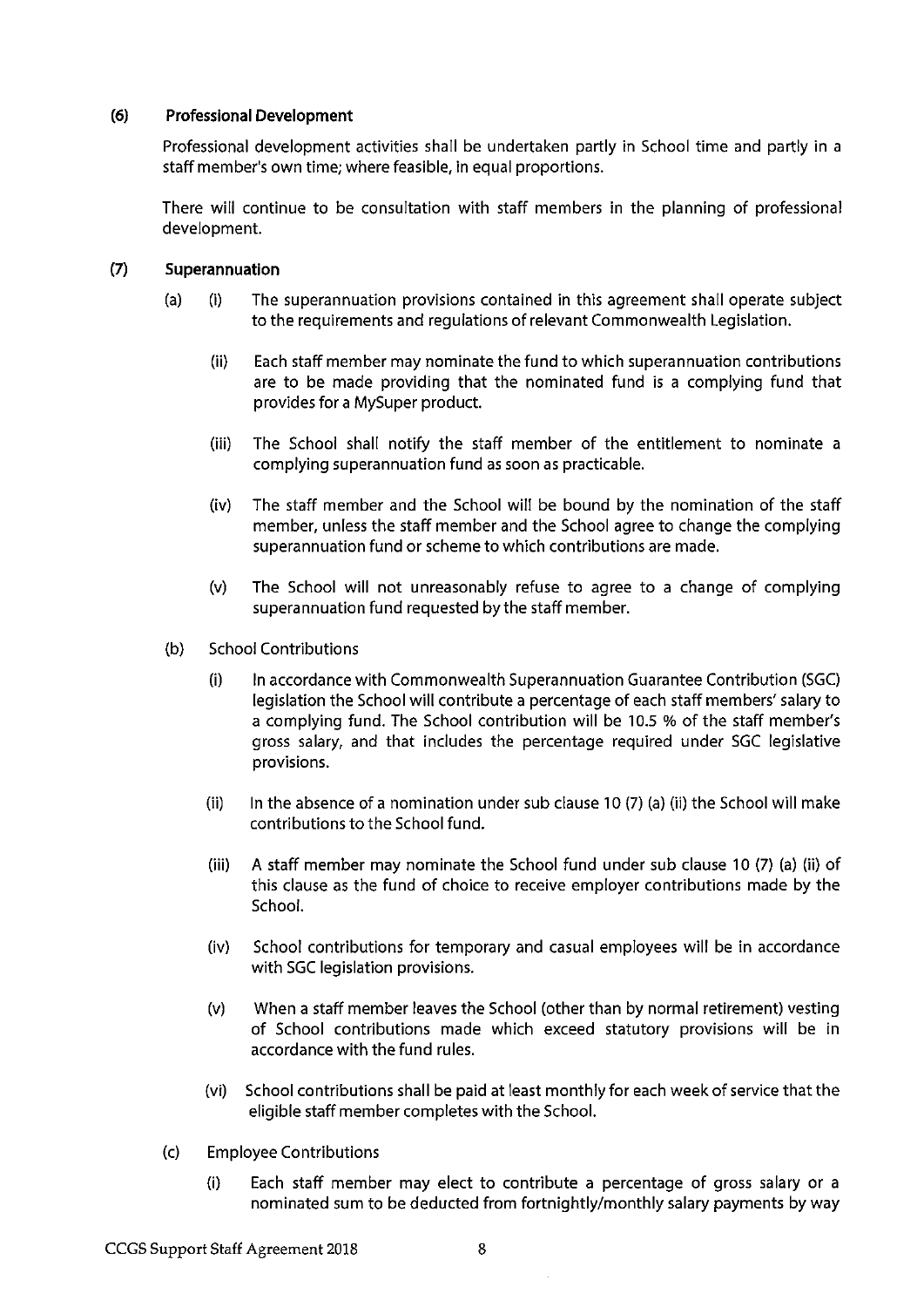of a member voluntary contribution to the fund of choice nominated in accordance with this clause.

 $(ii)$ Staff members may elect to salary sacrifice member contributions so that they become an employer contribution deducted from their pre-tax gross salary.

#### $(8)$ **Education of Sons of Members of Staff**

Until the Council decides otherwise, which it may do if it sees fit, a rebate for sons of Christ Church Grammar School staff will be given, but it is a condition of this concession that members of staff apply for entry for their sons promptly after they are born, or promptly after the member of staff's appointment.

#### $(9)$ **Insurance Cover**

- For the period of this Agreement, the School will provide the following insurance cover  $(a)$ for all employees covered by this Agreement and subject to insurers' terms and conditions.
	- $(i)$ Journey Insurance - Loss of income as a result of accident whilst travelling to or from work, limited to payment of normal salary for a period up to two years.
	- $(ii)$ Personal Accident Insurance - Similar to that covering all students at the School but limited in extent to \$150,000 for claims resulting in Paraplegia or Quadriplegia.
	- Salary Continuance Insurance Providing a benefit of 75% of normal salary for a  $(iii)$ period of up to two years following a deferment period of 90 days and subject to individual acceptance based on insurers' medical criteria.
- $(b)$ The School acknowledges its intent to renew this insurance upon renewal of the Agreement subject to the cost being acceptable to the School.

#### $(10)$ **Redundancy Conditions and Payments**

- $(a)$ It is acknowledged that redundancy is a termination of services because the position the staff member occupied is no longer available.
- $(b)$ In considering which employee is to be made redundant the school will:
	- assess its needs;  $(i)$
	- $(ii)$ look at the job being performed and not the individual;
	- $(iii)$ look at any flexibility offered by the employees being considered;
	- $(iv)$ check with staff as to future plans (for example, long service leave, early retirement options or leave without pay) which may impact on the need for a redundancy;
	- give notice of not less than ten weeks to those employees affected;  $(v)$
	- terminate positions at the end of the school year whenever possible.  $(iii)$

When there are a number of employees competing for a limited number of positions, decisions about which employees are to be retained will be made after a thorough review of the School's requirements in specific work areas and the qualifications of the employees.

 $(c)$ The School will hold discussions with the employees and the employees' industrial union regarding the possible redundancies. The discussions will cover any reasons for the proposed redundancies, measures being implemented to avoid or minimise the redundancies, and measures to mitigate any adverse affects of the redundancies on the employees concerned.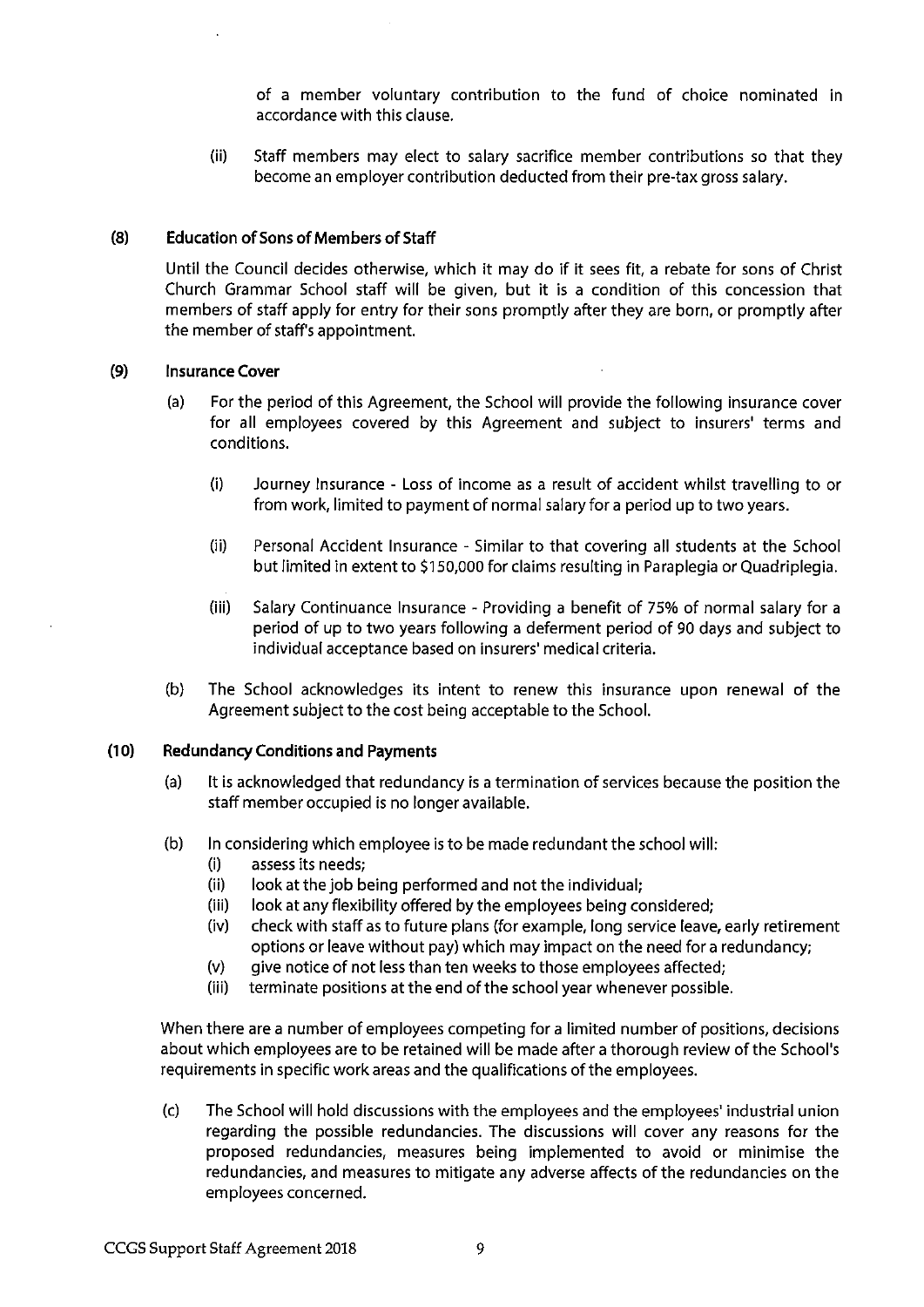All employees of the school will be informed of the procedures which will be undertaken in order to reach a fair and equitable outcome for all concerned.

- $(d)$ To assist the redundant employee the School will:
	- $(i)$ offer part-time or relief employment if this is possible;
	- $(ii)$ check with other schools to see whether there is a suitable vacancy;
	- provide secretarial assistance with job applications;  $(iii)$
	- permit paid leave to attend job interviews;  $(iv)$
	- provide the employee with a reference and a statement to the effect that he/she  $(v)$ has been released owing to his/her job no longer existing;
	- $(vi)$ give the employee all other entitlements;
	- $(vii)$ permit the employee to leave as soon as mutually convenient any time after being notified that he/she is redundant if alternate employment is found either for or by the employee:
	- (viii) provide the employee with a redundancy payment.
- $(e)$ The following severance pay scale will apply:

| Less than 1 year | 4 weeks pay                                       |
|------------------|---------------------------------------------------|
| After 1 year     | 6 weeks pay                                       |
| After 2 years    | 8 weeks pay                                       |
| After 3 years    | 10 weeks pay                                      |
| After 4 years    | an additional week for each year of service above |
|                  | 3 years                                           |
| After 20 years   | a maximum of 26 weeks.                            |

#### $(11)$ **Remuneration Package**

Permanent members of staff may participate in the School's approved Remuneration Packaging Scheme.

- $(a)$ For the purposes of this subclause:
	- "Benefits" means the benefits nominated by the staff member from the benefits  $(i)$ provided by the School.
	- $(ii)$ "Benefit Value" means the amount specified by the School as the cost to the School of the benefit provided including Fringe Benefit Tax, if any.
	- $(iii)$ "Fringe Benefit Tax" means tax imposed by the Fringe Benefits Tax Act 1986 as amended.
- $(b)$ Conditions
	- Except as provided by this subclause, staff members must be employed at a salary  $(i)$ based on a rate of pay, and on terms and conditions, not less than those prescribed by the Agreement.
	- $(ii)$ For all purposes of the Agreement, salary shall be deemed to include the value of any benefits provided under this subclause.
	- $(iii)$ The School and the employee must agree in writing to the Benefit Value before the packaging arrangement is entered into.
	- During the currency of this Agreement:  $(iv)$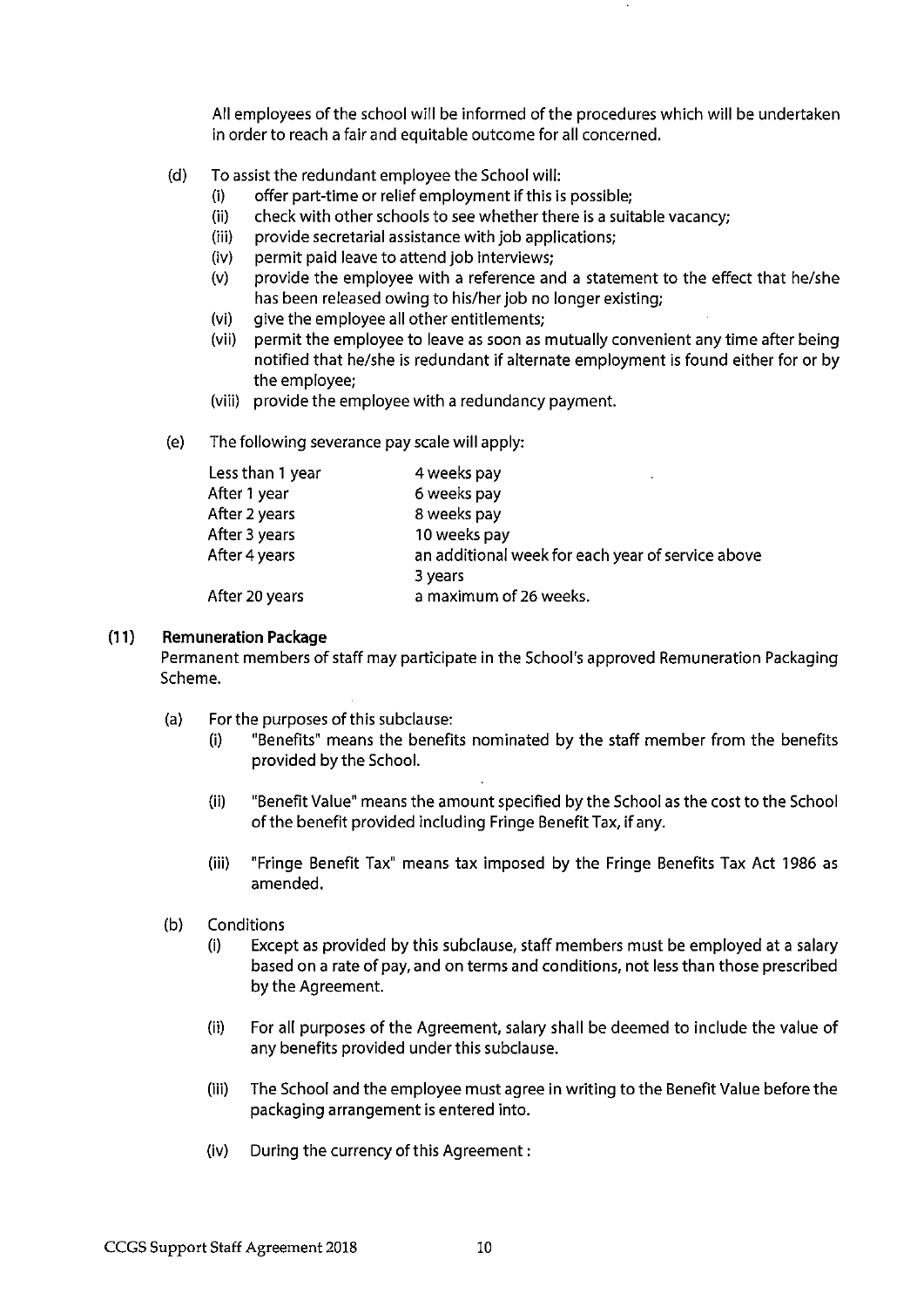- $(aa)$ Any staff member who takes paid leave on full pay shall receive the Benefits and salary referred to in subclause (2) of this subclause.
- If a staff member takes leave without pay the staff member will not be  $(bb)$ entitled to any Benefits during the period of such leave.
- $(cc)$ If a staff member takes leave on less than full pay the staff member shall receive:
	- (AA) the Benefits; and
	- (BB) the amounts of salary calculated as agreed between the School and the staff member.

#### $(12)$ **Deferred Salary Scheme**

Eligible members of the staff may participate in the School's Deferred Salary Scheme.

### **11. - LEAVE**

#### $(1)$ **Long Service Leave**

A staff member who has completed eight (8) years' continuous service with the School  $(a)$ shall be entitled to take ten weeks' Long Service Leave on full pay.

Long Service Leave will accrue at the rate of 1.3 weeks for each year of service.

Where a staff member has become entitled to a period of Long Service Leave in accordance with this sub-clause, the staff member shall commence such leave as soon as possible after the accrual date in a manner mutually agreed between the employer and the staff member.

- $(b)$ For each subsequent 8 years of service the staff member shall be entitled to take an additional ten weeks paid Long Service Leave.
- $(c)$ Upon resignation or termination for reasons other than serious misconduct, pro-rata benefit for long service leave will be payable after 6 years of continuous service.
- $(d)$ Any period of approved leave without pay or parental leave shall not be counted as service for the purpose of calculating entitlement to long service leave but shall not be regarded as a break in service in determining long service leave accrual.

#### $(2)$ Personal Leave (includes sick leave, carer's and domestic violence leave)

- $(a)$  $(i)$ A staff member who is unable to attend or remain at the place of employment during the normal hours of duty by reason of personal ill health or injury shall be entitled to payment during such absence in accordance with the following provisions.
	- $(ii)$ Entitlement to payment shall accrue at the rate of twelve and a half days for each year of service.
	- $(iii)$ If in the first of successive years of service with the employer a staff member is absent on the grounds of personal ill health or injury for a period longer than his/her entitlement to paid sick leave, payment may be adjusted at the end of that year of service, or at the time the staff member's services terminate, if before the end of that year of service, to the extent that the staff member has become entitled to further paid sick leave during that year of service.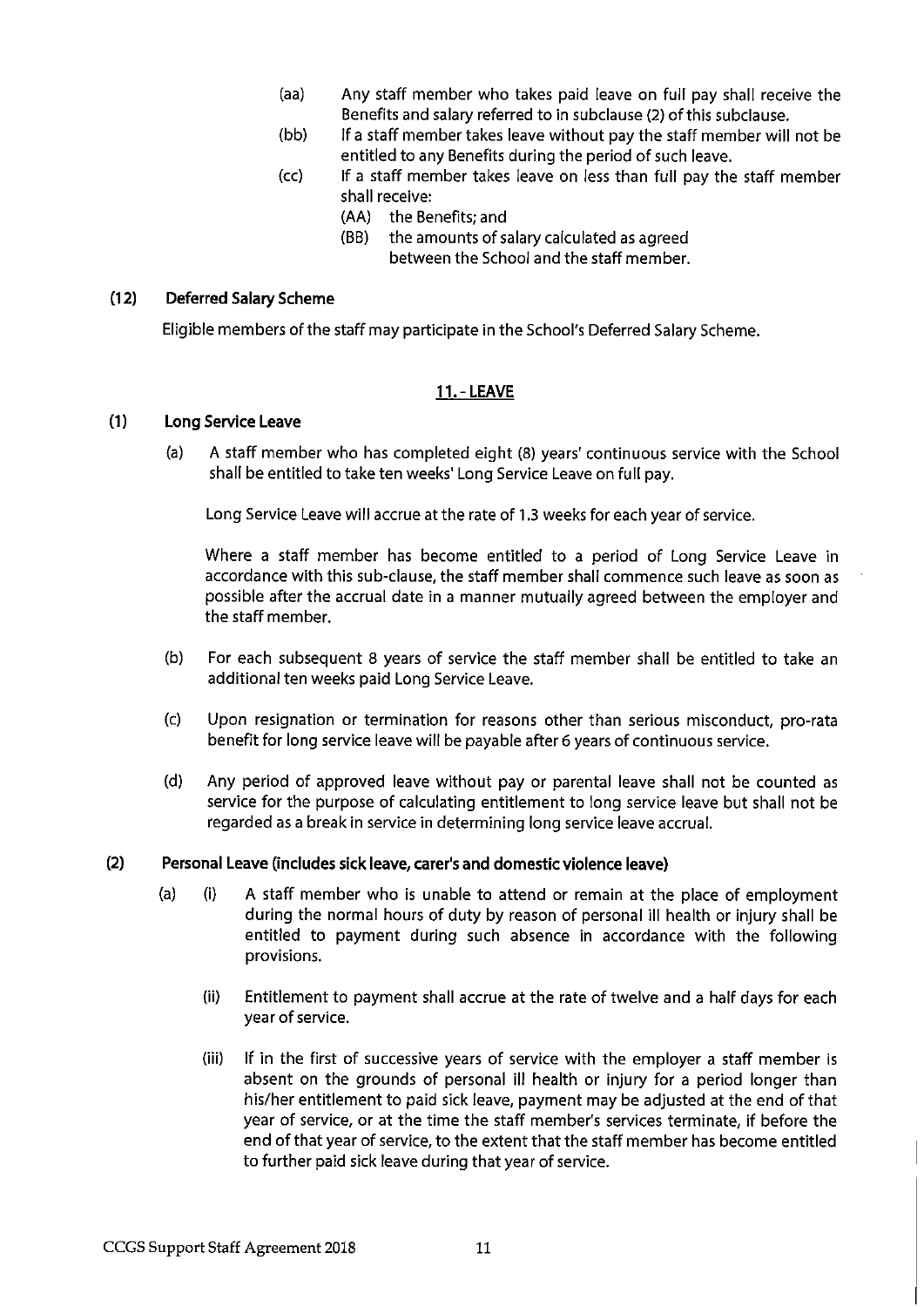- $(b)$ A temporary staff member shall retain the benefit of accumulated sick leave credits upon appointment as a permanent staff member provided that the service is continuous. For the purpose of this paragraph school vacations shall not be deemed to break the continuity of service.
- The unused portions of the entitlement to paid sick leave in any one year shall  $(c)$ accumulate from year to year and subject to this subclause may be claimed by the staff member if the absence by reason of personal ill health or injury exceeds the period for which entitlement has accrued during that year at the time of the absence.
- $(d)$ The School agrees to staff members using their personal leave entitlement to provide care to a member of the staff's family or household who is ill or injured and in need of immediate care and attention. This leave may be taken for part of a single day.
- The staff member shall provide, where required by the School, evidence to establish the  $(e)$ requirement to take carers leave. An application for carers leave exceeding two (2) consecutive working days shall be supported by evidence that would satisfy a reasonable person of the entitlement.
- $(f)$ The staff member must, wherever practicable, give notice to the School prior to the absence of the intention to take leave, the reasons for taking leave and the estimated length of absence. If it is not practicable for the staff member to give notice of the absence, the staff member must notify the School of such absence at the first opportunity. The effect of such leave on the educational program of the School will be considered by staff members when they request family leave.
- In this clause the word family shall include: parents, grandparents, siblings, parents in  $(q)$ law, step parents, spouse, de facto spouse, children, step children, grandchildren and at the discretion of the Headmaster, other persons for whom the staff member has primary responsibility.

#### $(3)$ **Bereavement Leave**

 $(a)$ **Entitlement to Bereavement Leave** 

On the death of:

- the spouse or defacto spouse of an employee;  $(i)$
- $(ii)$ the child or step-child of an employee;
- $(iii)$ the parent, step-parent or parent-in-law of an employee;
- $(iv)$ brother or sister of an employee; or
- any person who, immediately before that person's death, lived with the employee  $(v)$ as a member of the officer's family,

the employee is entitled to paid bereavement leave of up to two days.

- $(b)$ The two days need not be consecutive.
- $(c)$ Bereavement Leave is not to be taken during a period of any other leave.
- $(d)$ An employee who claims to be entitled to paid leave under this section is to provide to the employer, if so requested by the employer, evidence that would satisfy a reasonable person as to:
	- the death that is the subject of the leave sought; and  $(i)$
	- $(ii)$ the relationship of the officer to the deceased person.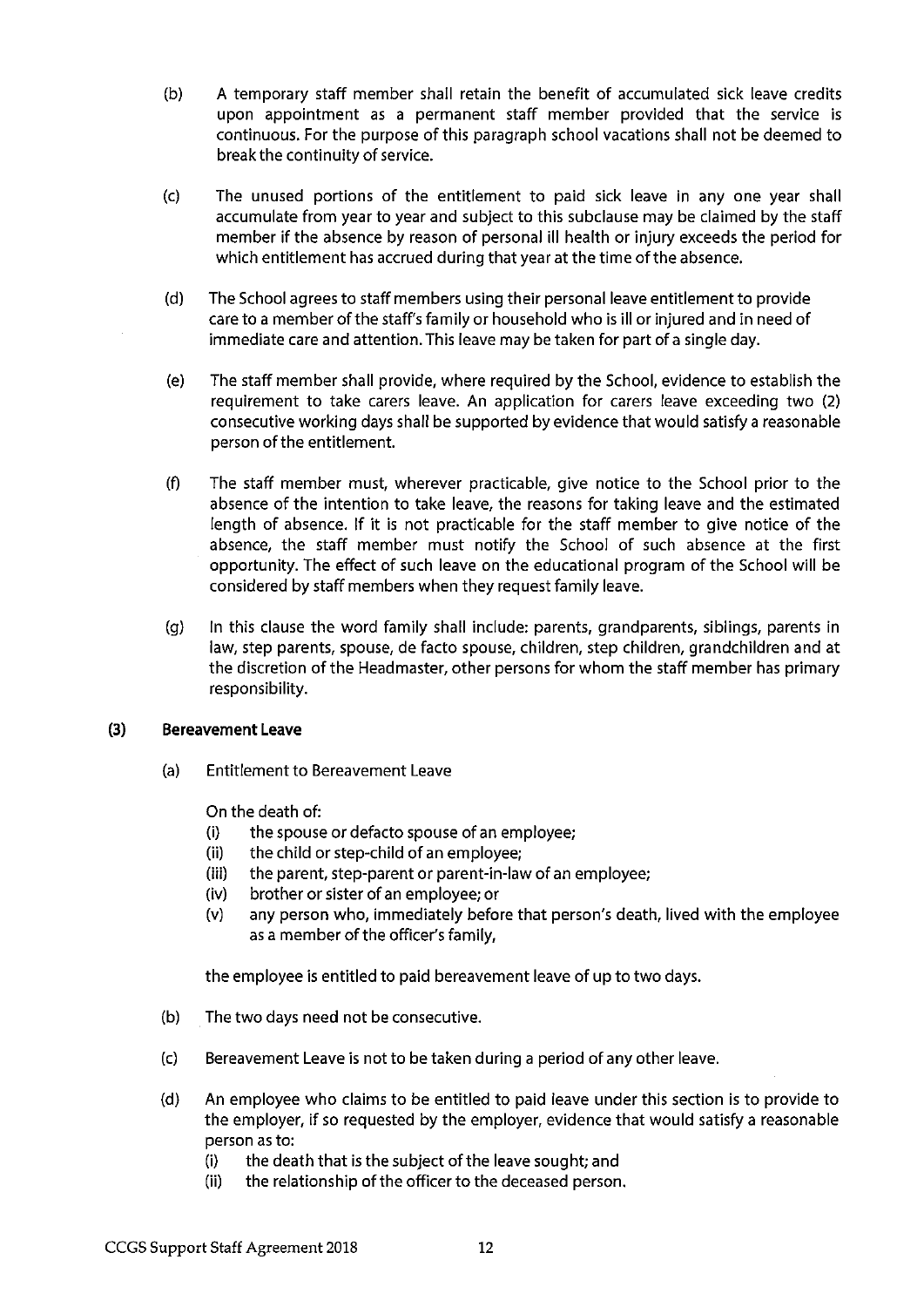#### $(4)$ **Parental Leave**

A staff member is entitled to parental leave (unpaid), with the following variations:

- **Eligibility for Parental Leave**  $(a)$ 
	- A staff member is entitled to a period of up to 52 weeks parental leave in respect of  $(i)$ the birth of a child to the staff member or the staff member's spouse/partner. The 52 weeks parental leave will be unpaid except for any period of paid parental leave applicable in (q) below.
	- $(ii)$ An application for parental leave shall be in the form approved by the School and supported by a certificate of a registered medical practitioner stating the expected date of birth of the child.
	- $(iii)$ Where both partners are employed by the School the parental leave shall not be taken concurrently, except for eight (8) weeks in accordance with the Fair Work Act, or in other special circumstances with the approval of the School.
	- A staff member adopting a child under the age of five years shall be entitled to  $(iv)$ three weeks unpaid parental leave at the placement of the child and a further period of unpaid parental leave up to a maximum of 52 weeks.
	- $(v)$ A staff member seeking to adopt a child shall be entitled to two days paid leave for the staff member to attend interviews or examination required for the adoption procedure.
- Parental Leave and Other Entitlements  $(b)$ 
	- $(i)$ A staff member proceeding on parental leave may elect to utilise a long service leave entitlement for the whole or part of parental leave or extend the period of parental leave with such leave.
	- $(ii)$ A staff member proceeding on parental leave may elect to substitute any part of that leave with accrued annual leave or long service leave for the whole or part of parental leave.
	- $(iii)$ A staff member may extend the maximum period of parental leave with a period of long service leave and/or leave without pay up to 2 years in total, subject to the School's approval.
	- $(iv)$ A staff member on parental leave is not entitled to paid sick leave and other paid absences.
	- Where a pregnancy of a staff member terminates other than by the birth of a living  $(v)$ child then the staff member shall be entitled to such period of paid sick leave or unpaid leave for a period certified as necessary by a registered medical practitioner.
- Notice and Variation  $(c)$ 
	- A staff member shall give not less than ten week's notice in writing to the School of  $(i)$ the date the staff member proposes to commence parental leave stating the period of leave to be taken.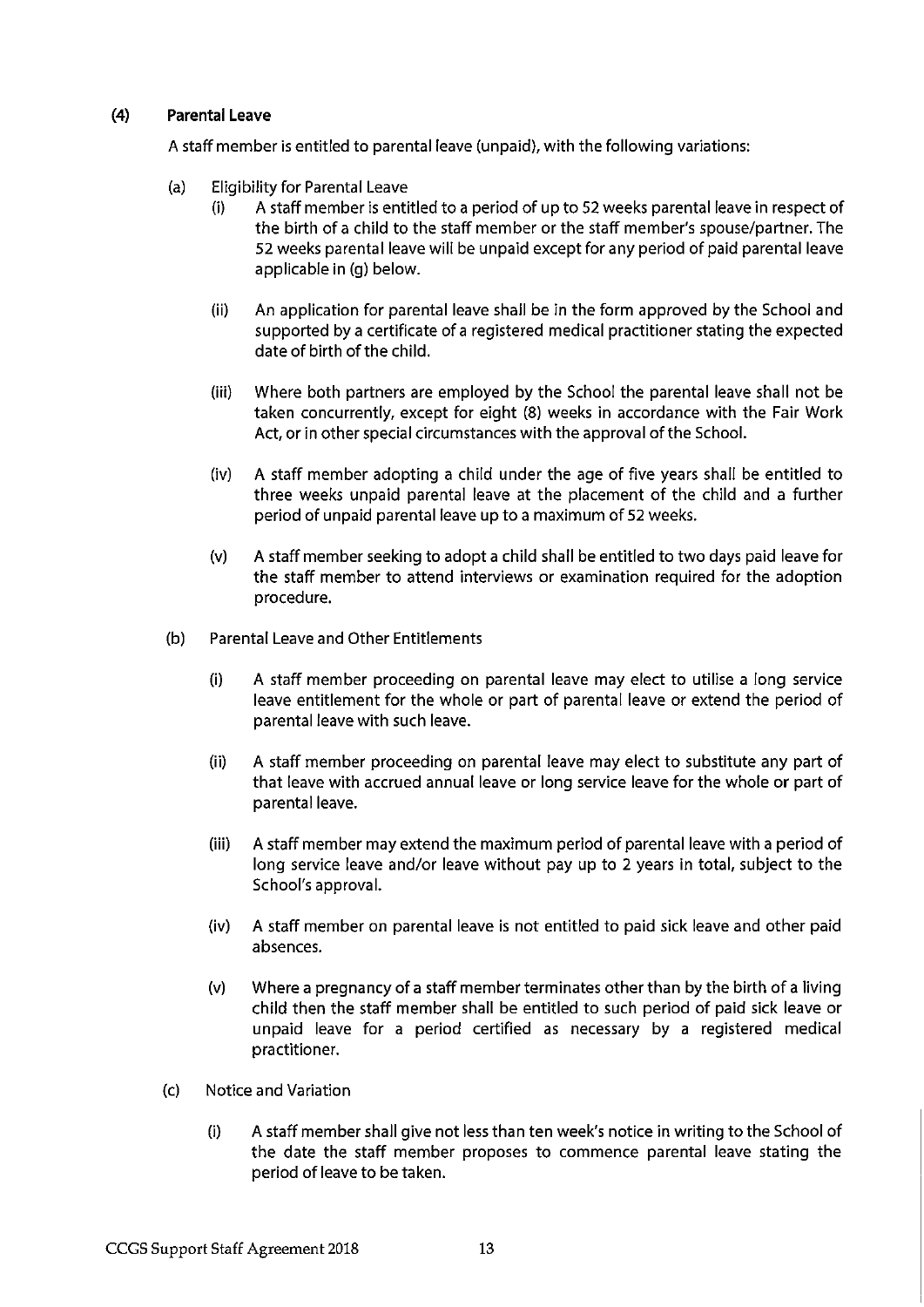- $(ii)$ A staff member proceeding on parental leave may elect to take a shorter period of parental leave and may at any time during that period of leave elect to reduce or extend the period stated in the original application provided one term's written notice is provided. This period may be reduced at the discretion of the Headmaster.
- $(d)$ Transfer to Safe Job
	- $(i)$ Where illness or risks arising out of the pregnancy or hazards connected with the work assigned to the staff member make it inadvisable for the staff member to continue in her present duties, the duties shall be modified or the staff member transferred to a safe position at the same salary and conditions until the commencement of maternity leave.
	- $(ii)$ If the transfer to a safe position is not practicable, the staff member may take leave without pay for such period as is certified necessary by a registered medical practitioner.
- **Return to Work**  $(e)$ 
	- $(i)$ A staff member shall confirm the intention to return to work by notice in writing to the School not less than one term prior to the expiration of the period of parental leave. This period may be reduced at the discretion of the Headmaster.
	- $(ii)$ A staff member on return from parental leave is entitled to the same position, or if the position is not available, the staff member is entitled to an available position for which the staff member is qualified, is capable of performing, and is most comparable in status, pay and conditions.
	- $(iii)$ A staff member on return from parental leave is entitled to return to work on a part-time basis to the same position, or if the position is not available, the staff member is entitled to an available position for which the staff member is qualified, is capable of performing, and is most comparable in status and conditions.
	- $(iv)$ Where, immediately before starting parental leave, a staff member was acting in, or performing on a temporary basis the duties of a position, the clauses (e) (ii) and (e) above applies only in respect of the position held by the staff member before taking the acting or temporary position.
- $(f)$ **Termination of Employment**

A staff member on parental leave may terminate employment at any time during the period of leave by written notice in accordance with the relevant Appendices.

- $(q)$ **Paid Parental Leave** 
	- $(i)$

A permanent staff or fixed-term member with at least one (1) or more years' continuous service with the School who gives birth or adopts a child, shall be entitled to six (6) weeks paid leave at the rate the staff member was paid at the time of commencement of parental leave. After two (2) years continuous service this entitlement increases to fourteen (14) weeks paid leave. Pro rata paid leave will apply for female staff who were paid part-time during the years of continuous service. Such leave to be taken immediately after the birth of the child or the date of adoption.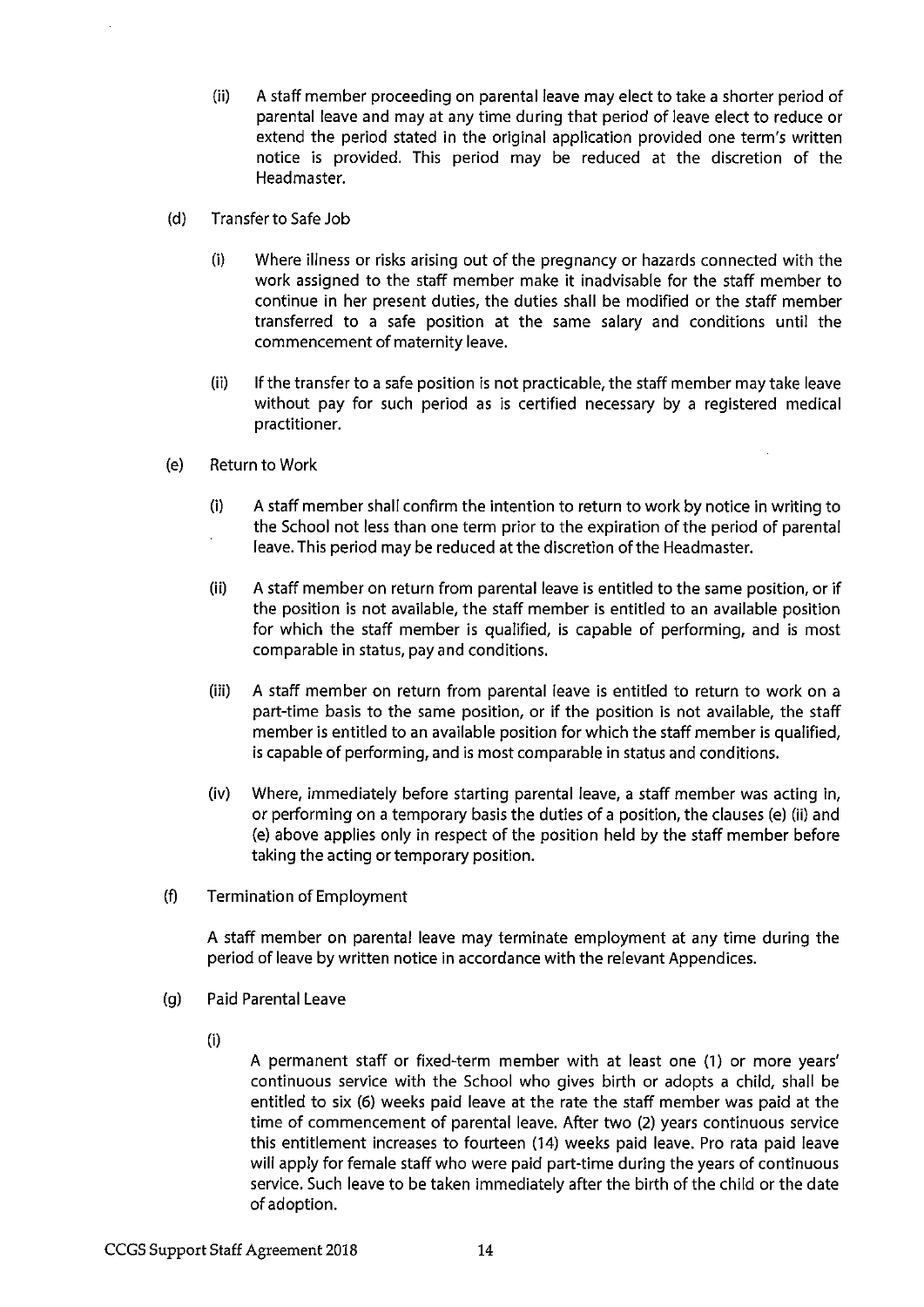- $(ii)$ The period of paid parental leave shall form part of the total of 52 weeks of parental leave.
- $(iii)$ A permanent or fixed-term employee who is the non-primary care giver is entitled to two (2) weeks paid leave to commence within one week of the birth of their child.

#### $(5)$ **Purchased Leave**

- The School and the staff member may agree to enter into an arrangement whereby the  $(a)$ staff member can purchase up to two weeks additional leave.
- $(b)$ The School will assess each application for this leave on its merits and give consideration to the personal circumstances of the staff member seeking the arrangement. Approval of any application remains at the absolute discretion of the School.
- The staff member can agree to take a reduced salary spread over the 52 weeks of the  $(c)$ year and receive the following amounts of additional purchased leave:

| Number of weeks' salary spread over 52<br>weeks. | Number of weeks' additional purchased<br>leave. |  |
|--------------------------------------------------|-------------------------------------------------|--|
| 50 weeks                                         | 2 weeks                                         |  |
| 51 weeks                                         | 1 week                                          |  |

- $(d)$ The additional purchased leave will not be able to be accrued. The staff member will be entitled to pay in lieu of the additional leave not taken. In the event that the staff member is unable to take such purchased leave prior to 30 November of the year in which it was purchased his/her salary will be adjusted on the last pay period in December. This adjustment will take account of the fact that time worked during the year was not included in the salary.
- $(e)$ In the event that a part time staff member's hours are varied during the year this leave entitlement will be recalculated to give equitable effect to any change.
- $(f)$ Access to this entitlement will be subject to the staff member achieving a satisfactory appraisal in the two preceding years and complying with the Schools accrued leave management policy.

#### $(6)$ **Special Leave**

- $(a)$ A staff member shall, on sufficient cause being shown, be granted special leave with pay.
- "Sufficient cause" is defined as a matter or situation for which:  $(b)$ 
	- $(i)$ no other paid leave is available,
	- $(ii)$ no other arrangements can reasonably be made,
	- the absence from duty is required due to pressing necessity i.e urgent private  $(iii)$ business or a domestic violence matter
- $(c)$ The period determined at the discretion of the employer having regard to all the circumstances would not normally exceed three (3) days in any one instance.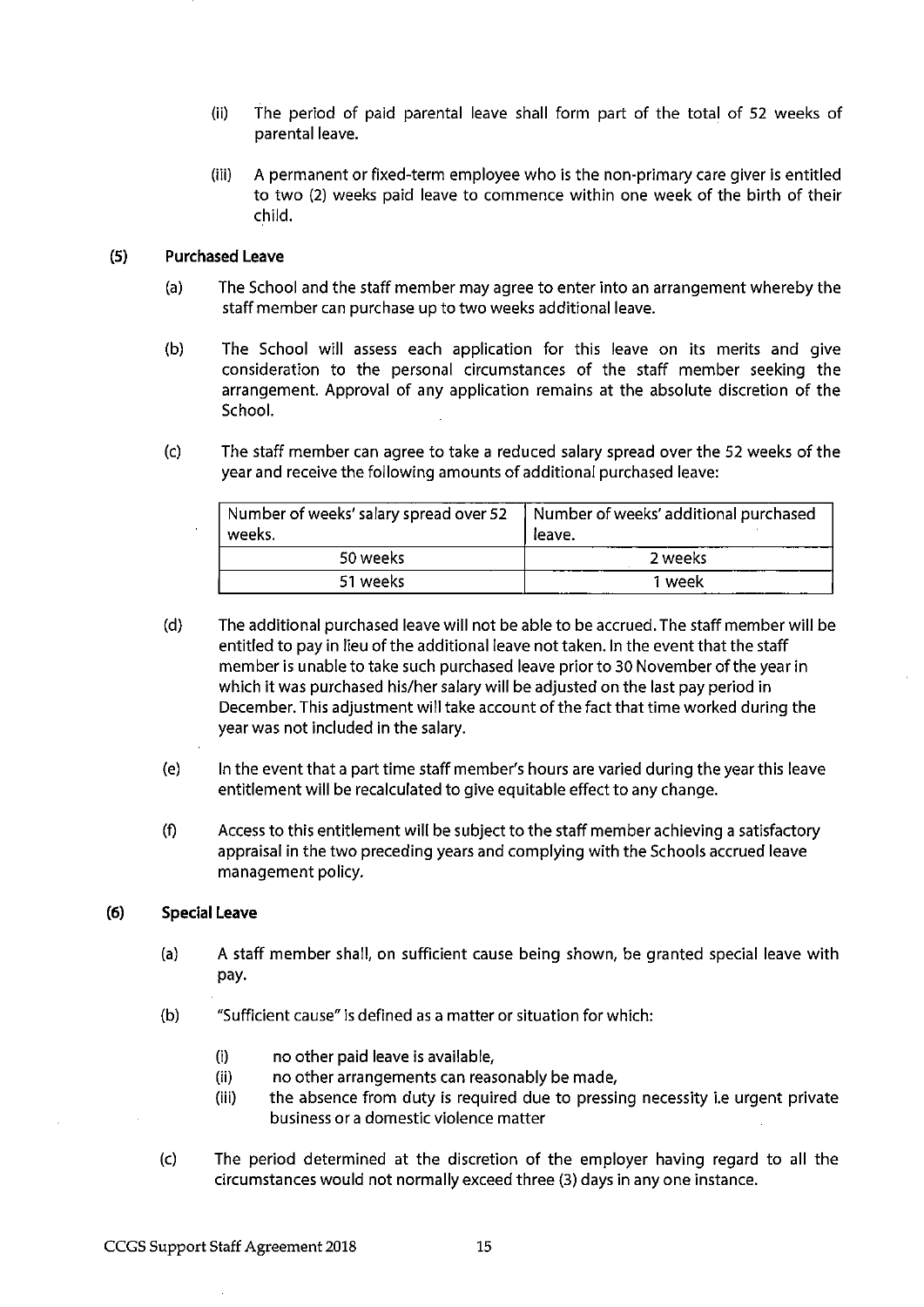$(d)$ Such discretion is not to be harshly or unfairly exercised.

#### $(7)$ Leave Without Pay

- While an employee has the right to apply for leave without pay the granting of such  $(a)$ leave is at the discretion of the employer.
- $(b)$ An employee applying for leave under this clause must state the period of such leave and the reason for which the leave is being sought.
- $(c)$ Leave without pay does not constitute a break in service,
- $(d)$ If an employee is granted leave without pay the question of the officer's specific duties on return to work should be considered before the granting of such leave and any arrangements made documented. If no prior arrangement is made, an officer upon return to service shall be entitled to a position commensurate with the position held immediately prior to the commencement of such leave.
- $(e)$ The maximum period for which leave is granted under this clause shall be one year.

#### $(8)$ **Community Service Leave**

An employee who engages in an eligible community service activity is entitled to be absent from his or her employment for a period if:

- The period consists of one or more of the following:  $(a)$ 
	- Time when the employee engages in the activity;  $(i)$
	- $(ii)$ Reasonable travelling time associated with the activity;
	- Reasonable rest time immediately following the activity;  $(iii)$
- Unless the activity is jury service the employee's absence is reasonable in all the  $(b)$ circumstances.

#### $(9)$ Annual Leave and Holiday/Vacation Leave

- $(a)$ Administrative and Technical Officers
	- An entitlement to payment of annual leave will accrue at the rate of one - $(i)$ thirteenth of a week for each completed week of service. An officer who has been employed for all term weeks in a calendar year shall be entitled to 20 days' paid annual leave.
	- All time for which the school is closed due to vacation leave shall count for the  $(ii)$ purpose of determining an officer's right to payment under this clause.
	- $(iii)$ Leave may be taken at a time agreed to between the employer and the officer.
	- $(iv)$ If after one week's continuous service in any qualifying period an officer lawfully leaves his/her employment or his/her employment is terminated by the employer through no fault of the officer, the officer shall be paid salary instead of annual leave proportionate to his/her length of service calculated to the nearest completed week of service.
	- $(v)$ If an officer's commencement is after 1 January, then, by agreement between the employer and the officer, the officer may be granted proportionate annual leave to the end of the calendar year. Subsequent years of employment can commence on 1 January.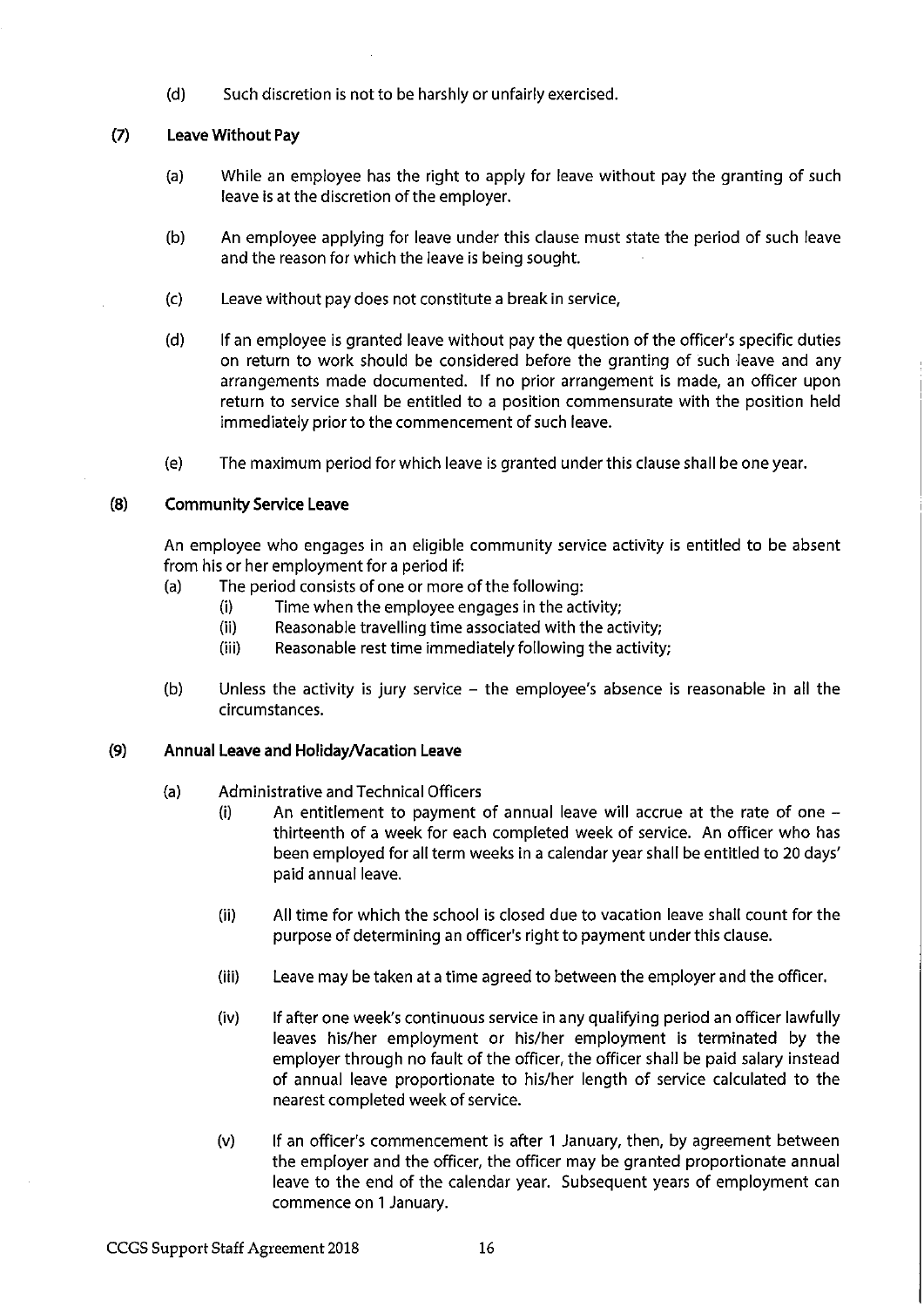- $(vi)$ If any award holiday falls within an officer's period of annual leave and is observed on a day which in the case of that officer would have been an ordinary working day, there shall be added to that period one day, being an ordinary working day, for each such holiday observed as aforesaid.
- $(b)$ **Education Assistants** 
	- $(i)$ Except as hereinafter provided an employee shall be allowed the holidays granted by the school in which he/she is employed, including term and Christmas vacations, without deduction of pay.
	- $(ii)$ Subject to the provisions of subclause (3) of this clause, each employee shall be paid his/her ordinary wages for any day on which he/she is relieved of the obligation to present him/herself for work.
	- $(iii)$ An employee who is employed to work less than the full school year shall be entitled to payment at the ordinary rate of pay for or in lieu of the term and Christmas vacation periods related to that school year on the basis of one week's pay for each four weeks which the employee was employed to actually work in the school.
- $(c)$ **Boarding House Supervisors** 
	- $(i)$ Except as hereinafter provided, a supervisor shall be allowed the holidays granted by the school in which he/she is employed, including term and Christmas vacations, without deduction of pay. A supervisor may be required for duty prior to the beginning of each term and following the end of each term for the purposes of preparing for the opening and/or closure of the boarding house.
	- $(ii)$ If after one week's continuous service in any calendar year a supervisor lawfully terminates his/her employment or his/her employment is terminated by the employer through no fault of the supervisor, the supervisor shall be granted salary instead of vacation leave proportionate to his/her length of service. Provided that a supervisor who was actually engaged for all four terms in that calendar year shall be entitled to be paid for the whole of the vacation period of that year.
	- $(iii)$ Where a supervisor has been paid for leave which at the time of termination has not been fully accrued, the employer may deduct from any monies owed that portion to which the supervisor is not entitled.
	- $(iv)$ Where the employment of a supervisor is terminated by the employer prior to the attainment of the accrued vacation leave, then the provisions of this subclause shall not apply.
	- $(v)$ A supervisor on paid leave shall accrue an entitlement to payment under this clause.

#### $(10)$ **Jury Service**

 $(a)$ The employer must pay the employee (not a casual employee) at the employee's base rate of pay for the employee's ordinary hours of work in the period.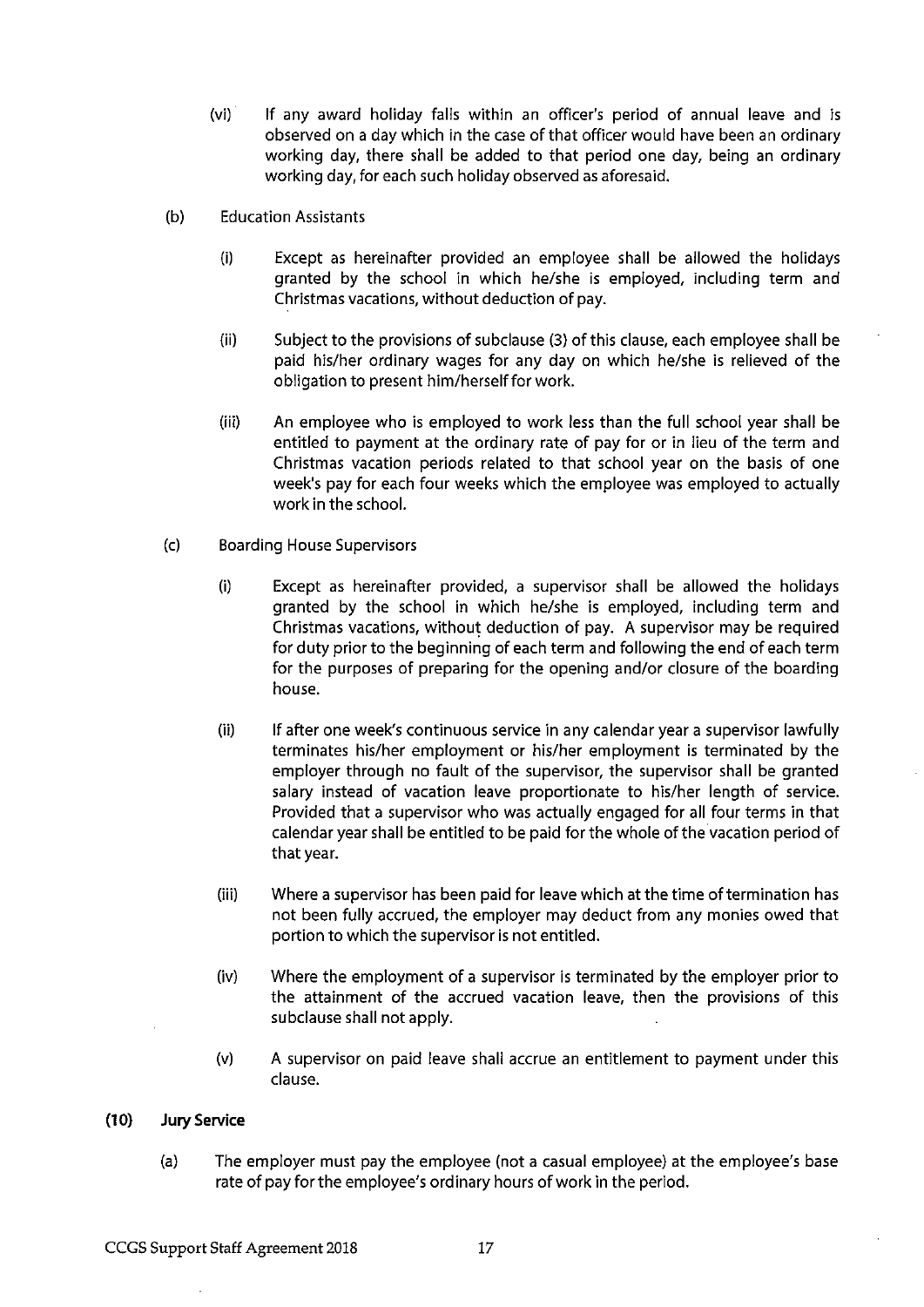- $(b)$ The employer may require the employee to give the employer evidence that would satisfy a reasonable person:
	- that the employee has taken all necessary steps to obtain any amount of jury  $(i)$ service pay to which the employee is entitled; and
	- of the total amount (even if it is a nil amount) of jury service pay that has been  $(ii)$ paid, or is payable, to the employee for the period.
- $(d)$ If, in accordance with (b) above the employer requires the employee to give the employer the evidence referred to in:
	- The employee is not entitled to payment unless the employee provides the  $(i)$ evidence and;
	- $(i)$ If the employee provides the evidence, the amount payable to the employee is reduced by the total amount of jury service pay that has been paid, or is payable to the employee as disclosed in the evidence.
- $(e)$ The employer will comply with the provisions of the Juries Act 1957 (WA), as currently in-force, to reimburse staff (other than casual staff) the difference between the amount paid to the employee in respect of jury duty and the Employee's ordinary rate of pay during the period of leave.

#### $(11)$ **Public Holidays**

- The following day or days observed instead shall, subject to this subclause be allowed  $(a)$ as holidays without deduction of pay, namely, New Year's Day, Australia Day, Good Friday, Easter Monday, Anzac Day, Labour Day, WA Day, Sovereign's Birthday, Christmas Day and Boxing Day. Provided that another day may be taken as a holiday by arrangement between the parties in lieu of any days named in this subclause.
- $(b)$ When any of the days mentioned in paragraph (a) hereof falls on a Saturday or a Sunday the holiday shall be observed the next succeeding Monday or Tuesday.
- Where a holiday or substituted holiday prescribed in paragraphs (a) or (b) hereof falls on  $(c)$ a day not usually observed by the school as a holiday, and upon which the employee is required to work, the employee shall have one (1) day added to Annual Leave.
- $(d)$ Where a holiday or substituted holiday prescribed in paragraphs (a) or (b) falls during term or Christmas vacation, in a period where the employee is stood down without pay because he/she is not required to work and is not being paid annual leave or other leave, such employees shall be entitled to payment for such holidays.

### 12. - DISPUTE RESOLUTION PROCEDURE

- $(1)$ If a dispute arises about this agreement, the National Employment Standards (including subsections 65(5) or 76(4), or any other work-related matter (including a dispute about whether a workplace right has been breached), the parties to the dispute will attempt to resolve the dispute at the workplace level.
- $(2)$ If the matter cannot be resolved, a party may refer the dispute to the Fair Work Commission for resolution.
- $(3)$ In resolving a dispute, the Fair Work Commission may:
	- use any of its powers (including powers under section 739(4)); and  $(a)$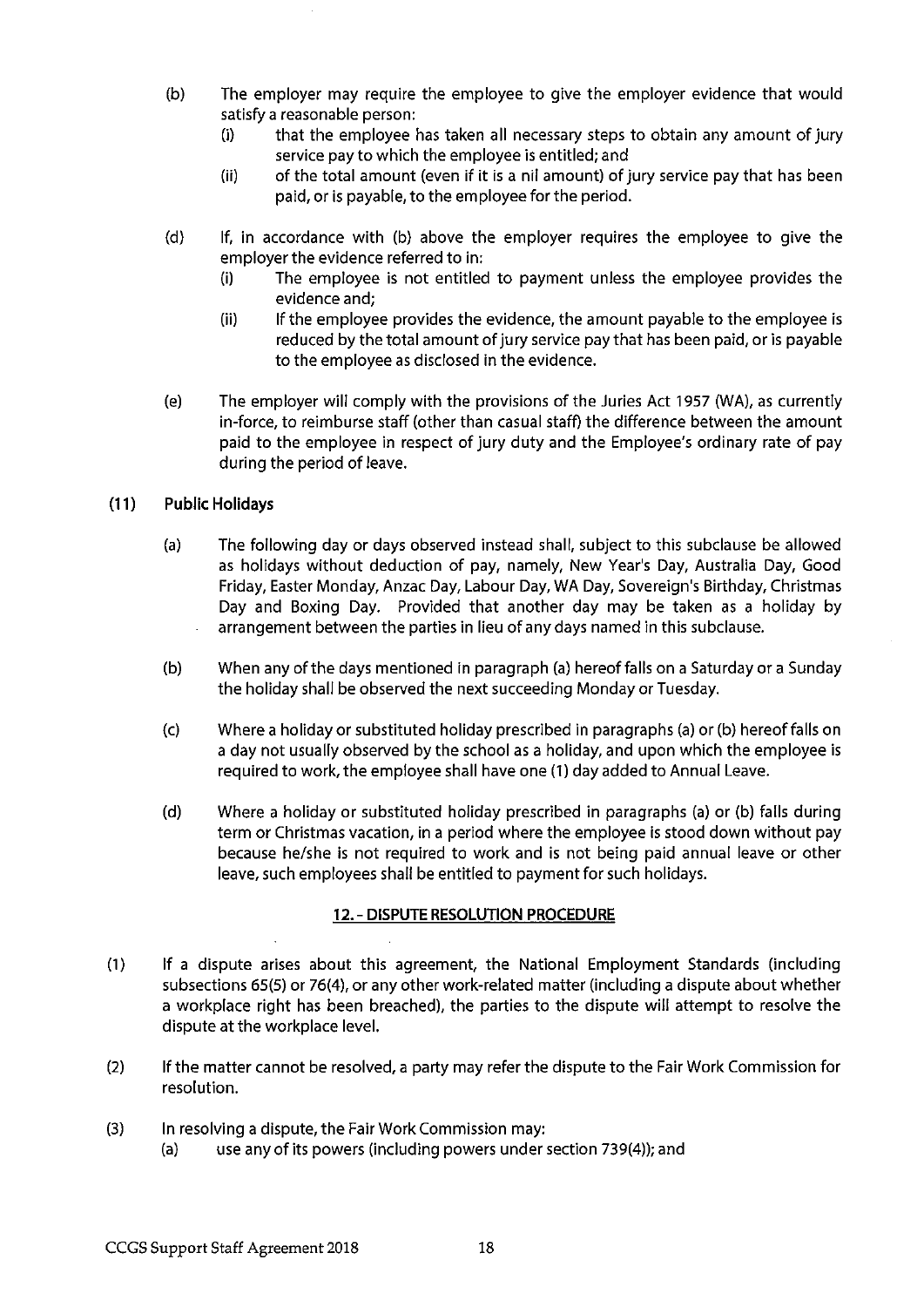- $(b)$ without limiting (a) above, where the matter in dispute concerns a decision made by the employer, the Fair Work Commission may conduct a merits review and stand in the shoes of the School and make a fresh decision to resolve the dispute.
- $(c)$ Should the matter in dispute remain unresolved, any party to this agreement can refer the dispute for arbitration by the FWC.
- $(4)$ Union members are entitled to be represented by their union. Non-members are entitled to be represented by the Union (if it agrees) or by any other person they choose. The School shall recognise the representative for all purposes involved with the resolution of the dispute.
- $(5)$ The parties to the dispute and their representatives must act in good faith in relation to the dispute.
- $(6)$ While the dispute is being resolved, the parties will respect the status quo.
- $(7)$ However, the School may direct an employee to perform different work or work at a different location, on full pay, if it is reasonable to do so to protect the safety, health or welfare of employees.
- $(8)$ The parties to the dispute agree to be bound by a decision made by the Fair Work Commission in accordance with this term.

### 13. - CONSULTATION

- (1) This term applies if Christ Church Grammar School:
	- $(a)$ has made a definite decision to introduce a major change to production, program, organisation, structure or technology in relation to its enterprise that is likely to have a significant effect on the employees; or
	- $(b)$ proposes to introduce a change to the regular roster or ordinary hours of work of employees.

### Major change

(2) For a major change referred to in paragraph (1)(a):

- the Christ Church Grammar School must notify the relevant employees of the  $(a)$ decision to introduce the major change; and
- $(b)$ subclauses (3) to (9) apply.
- (3) The relevant employees may appoint a representative for the purposes of the procedures in this term.

If:  $(4)$ 

- $(a)$ a relevant employee appoints, or relevant employees appoint, a representative for the purposes of consultation; and
- $(b)$ the employee or employees advise Christ Church Grammar School of the identity of the representative;

Christ Church Grammar School must recognise the representative.

- (5) As soon as practicable after making its decision, Christ Church Grammar School must:
	- $(a)$ discuss with the relevant employees:
		- (i) the introduction of the change; and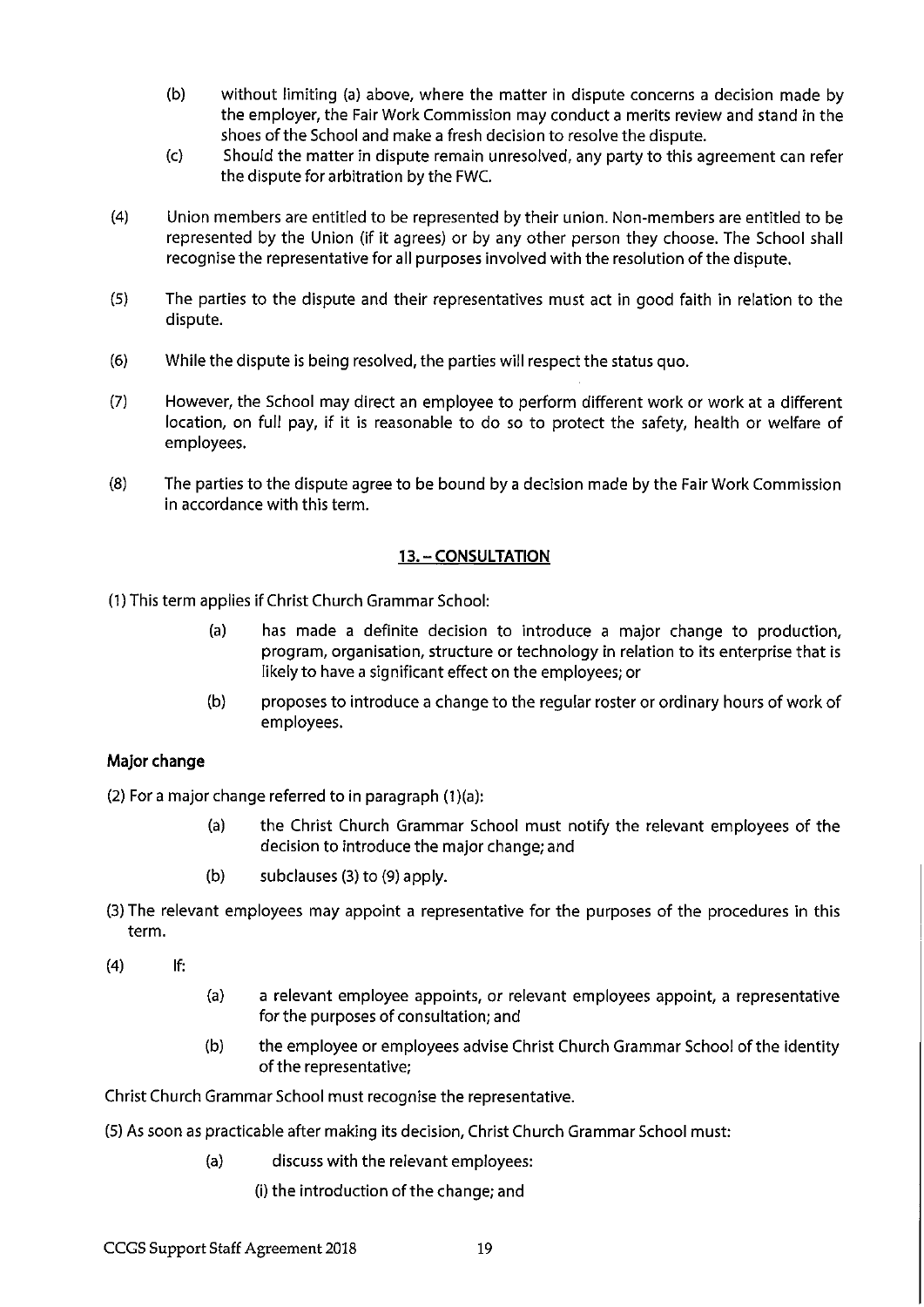(ii) the effect the change is likely to have on the employees; and

(iii)measures Christ Church Grammar School is taking to avert or mitigate the adverse effect of the change on the employees; and

- for the purposes of the discussion-provide, in writing, to the relevant employees:  $(b)$ 
	- (i) all relevant information about the change including the nature of the change proposed; and
	- (ii) information about the expected effects of the change on the employees; and
	- (iii) any other matters likely to affect the employees.

(6) However, Christ Church Grammar School is not required to disclose confidential or commercially sensitive information to the relevant employees.

(7) Christ Church Grammar School must give prompt and genuine consideration to matters raised about the major change by the relevant employees.

(8) If a term in this agreement provides for a major change to production, program, organisation, structure or technology in relation to the enterprise of Christ Church Grammar School, the requirements set out in paragraph (2)(a) and subclauses (3) and (5) are taken not to apply.

(9) In this term, a major change is *likely to have a significant effect on employees* if it results in:

- $(a)$ the termination of the employment of employees; or
- major change to the composition, operation or size of the Christ Church Grammar  $(b)$ School's workforce or to the skills required of employees; or
- the elimination or diminution of job opportunities (including opportunities for  $(c)$ promotion or tenure); or
- $(d)$ the alteration of hours of work; or
- the need to retrain employees; or  $(e)$
- $(f)$ the need to relocate employees to another workplace; or
- $(a)$ the restructuring of jobs.

### Change to regular roster or ordinary hours of work

(10) For a change referred to in paragraph (1)(b):

Christ Church Grammar School must notify the relevant employees of the  $(a)$ proposed change; and

 $(b)$ subclauses (11) to (15) apply.

(11) The relevant employees may appoint a representative for the purposes of the procedures in this term.

If:  $(12)$ 

- $(a)$ a relevant employee appoints, or relevant employees appoint, a representative for the purposes of consultation; and
- $(b)$ the employee or employees advise Christ Church Grammar School of the identity of the representative;

Christ Church Grammar School must recognise the representative.

(13) As soon as practicable after proposing to introduce the change, Christ Church Grammar School must: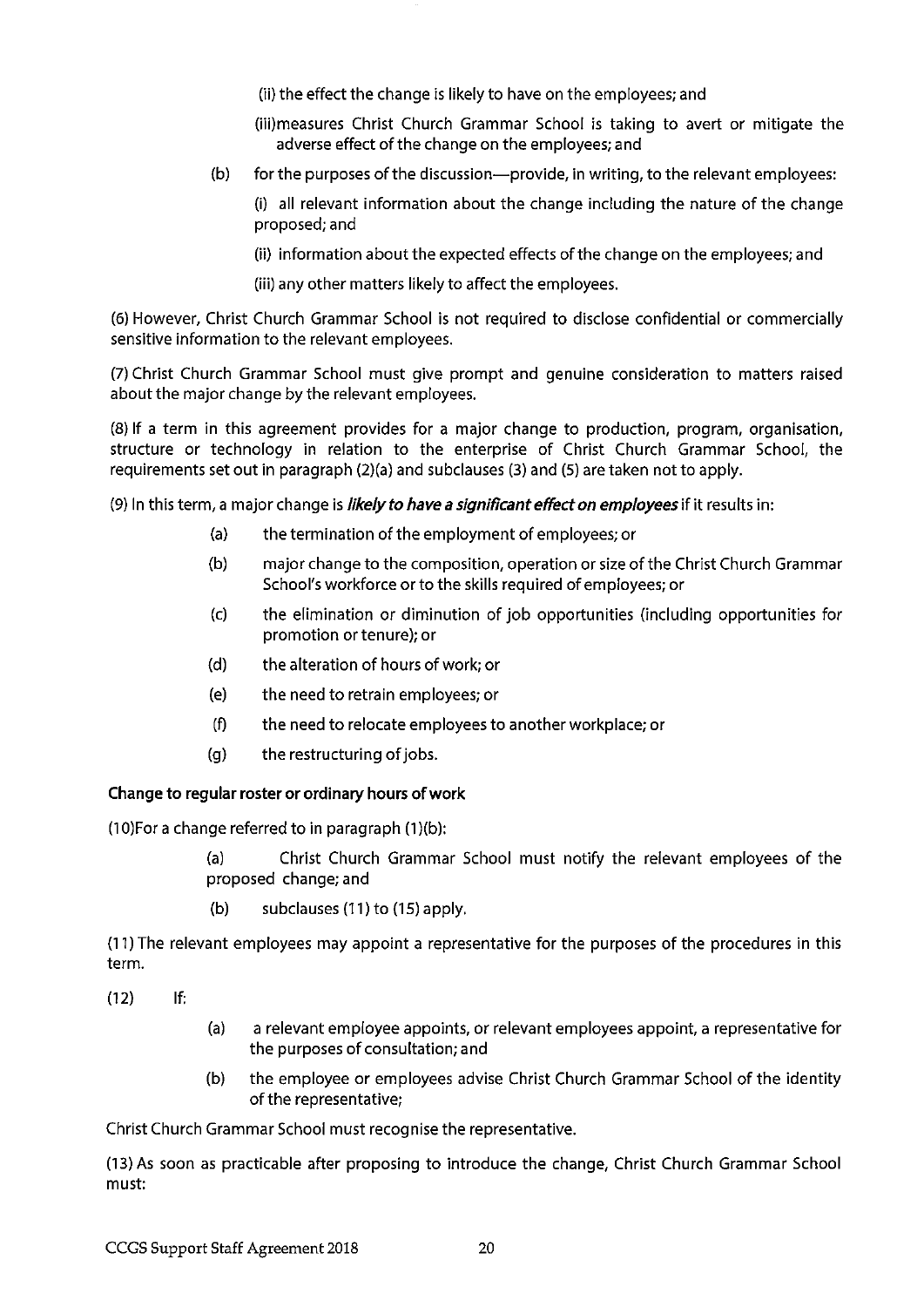- $(a)$ discuss with the relevant employees the introduction of the change; and
- $(b)$ for the purposes of the discussion-provide to the relevant employees:
	- $(i)$ all relevant information about the change, including the nature of the change; and
	- information about what Christ Church Grammar School reasonably  $(ii)$ believes will be the effects of the change on the employees; and
	- $(iii)$ information about any other matters that Christ Church Grammar School reasonably believes are likely to affect the employees; and
- $(c)$ invite the relevant employees to give their views about the impact of the change (including any impact in relation to their family or caring responsibilities).

(14) However, Christ Church Grammar School is not required to disclose confidential or commercially sensitive information to the relevant employees.

(15) Christ Church Grammar School must give prompt and genuine consideration to matters raised about the change by the relevant employees.

(16) In this term:

relevant employees means the employees who may be affected by a change referred to in subclause (1).

### **14. - CONSULTATIVE COMMITTEE**

In the first year of this Agreement a Consultative Committee will be established, the Consultative Committee will work with the School and the parties to this Agreement to determine the parameters surrounding-the provision of additional expenses incurred from undertaking school activities.

### 15. - NO FURTHER CLAIMS

It is a condition of this Agreement that the parties will not seek any further claims, with respect to salaries or conditions.

### 16. - NO PRECEDENT

It is a condition of this Agreement that the parties will not seek to use the terms contained herein as a precedent for other enterprise agreements, whether they involve the School or not.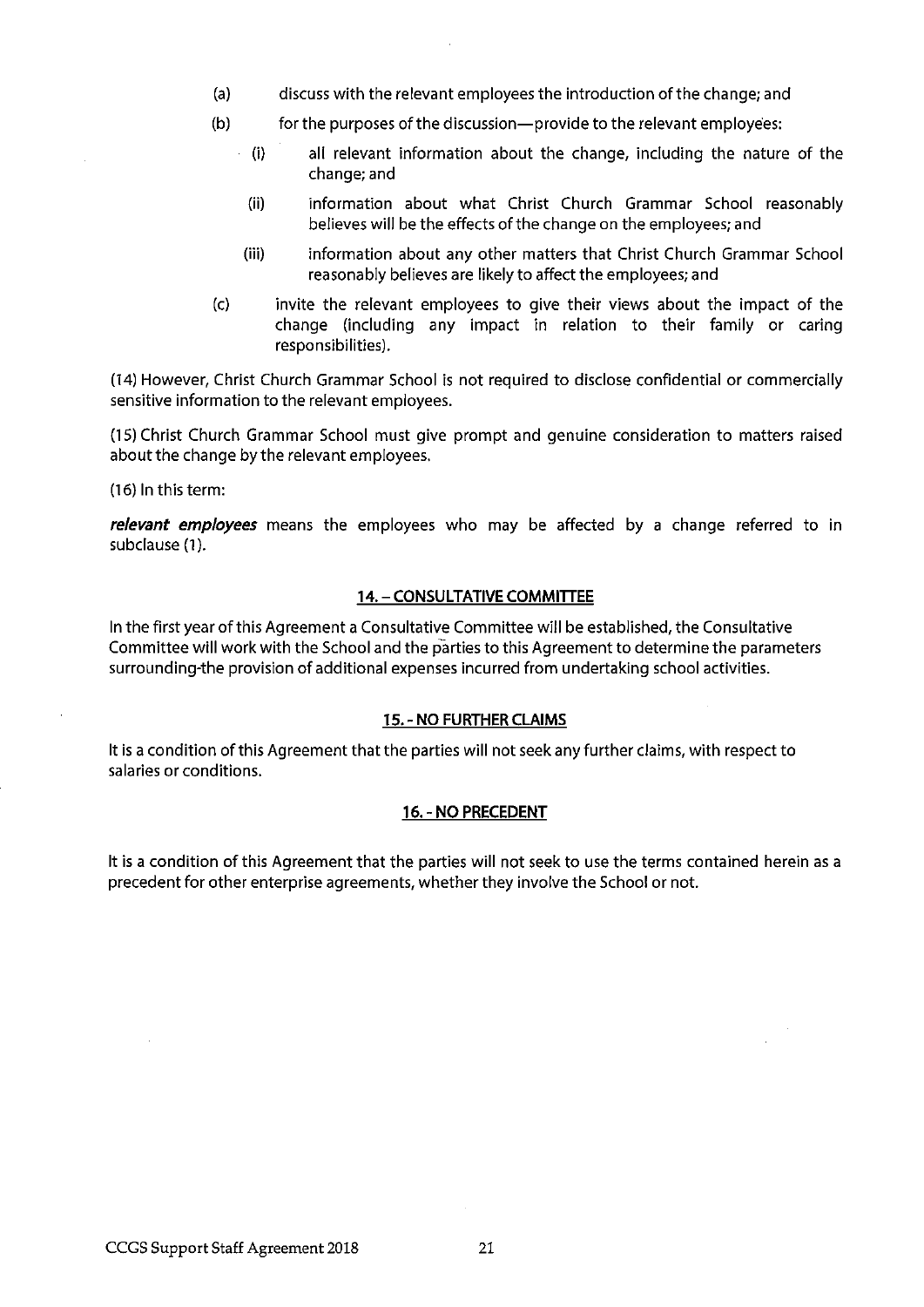### 17. - SIGNATORIES

. . . . . . . . . . . . . . . .

(Signature)

John Price Christ Church Grammar School Inc

Queenslea Drive Claremont WA 6010

Angel Brot 

(Signature)

.<br>1979 (in the first particular term of the first particular term of the first of the first of the first of the Angela Briant Independent Education Union of Western Australia, Union of Employees Suite 20/63 Knutsford Rivervale WA 6984 (PO Box 739, Belmont WA 6984)

(Signature)

(Signature)

Deborah Wolfenden Support Staff Negotiating Representative Queenslea Drive Claremont WA 6010

Mark Olson

Australian Nursing and Midwifery<br>Federation (WA Branch) 260 Pier Street Perth 6000 (PO Box 8240 Perth Business Centre WA 6849)

CCGS Support Staff Agreement 2018